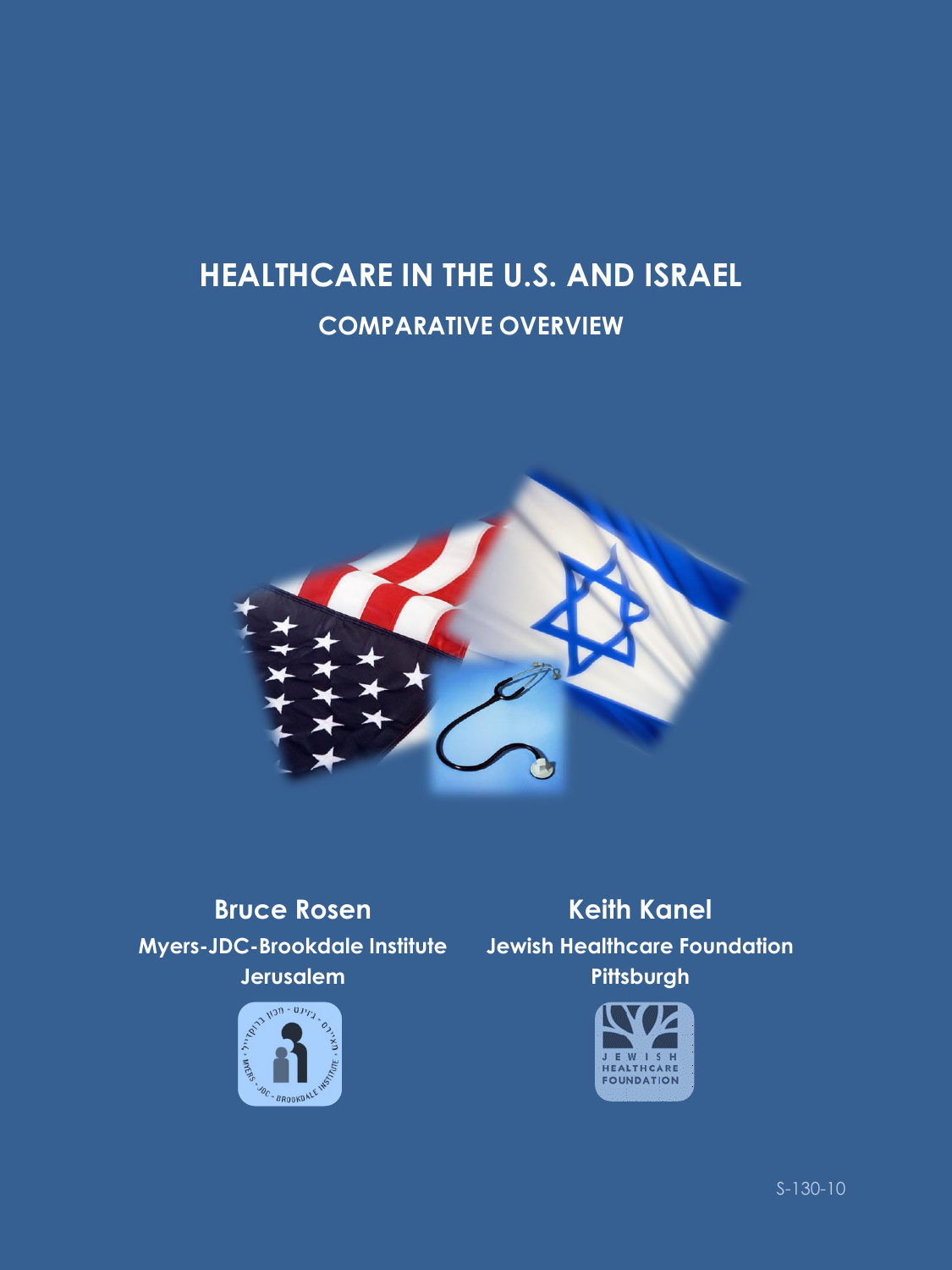

**A** leading center for applied social research, serving Israel and the Jewish world, established in 1974.

**A**n independent nonprofit organization, operating as a partnership between the American Jewish Joint Distribution Committee (AJJDC), the Government of Israel, and the David and Inez Myers Foundation.

**A** team of professionals dedicated to applied research on high-priority social issues relevant to the national agenda.

**A** knowledge resource committed to assisting policymakers and service providers in the planning and implementation of effective social services.

**A** center for professional exchanges, collaborative research and special forums in the international arena.

**T**he Institute's research involves an interdisciplinary approach.



#### **JEWISH HEALTHCARE FOUNDATION**

**Jewish Healthcare Foundation** (JHF) is a nonprofit, public charity established in 1990 that offers a unique blend of research, education, grantmaking and program management to advance the quality of clinical care and health of populations. JHF focuses on promoting safety, best practice and efficiency at the front line of care, and building a workforce to sustain this. To accomplish its goals, JHF created:

- *The Pittsburgh Regional Health Initiative* (1998): PRHI is a regional, multistakeholder coalition of medical, business and civic leaders. Guided by the conviction that quality is the best long-term cost containment strategy for health care, PRHI was one of the earliest U.S. coalitions formed to address patient safety, and healthcare quality.
- *Health Careers Futures* (2003): HCF aligns regional supply and demand of healthcare workers. It collaborates with all stakeholders to attract, support and retain healthcare workers and contribute to long-term regional economic development of southwestern Pennsylvania.
- *The Center for Healthcare Quality and Payment* Reform (2008): CHQPR encourages comprehensive, outcome-driven, regionally-grounded approaches to achieving higher-value healthcare. CHQPR identifies and encourages: (a) action on major opportunities for improving quality and decreasing costs in the U.S. health care system; (b) payment systems that reward efforts to improve value in healthcare delivery; and (c) organizational structures and relationships among healthcare providers that improve value in healthcare delivery.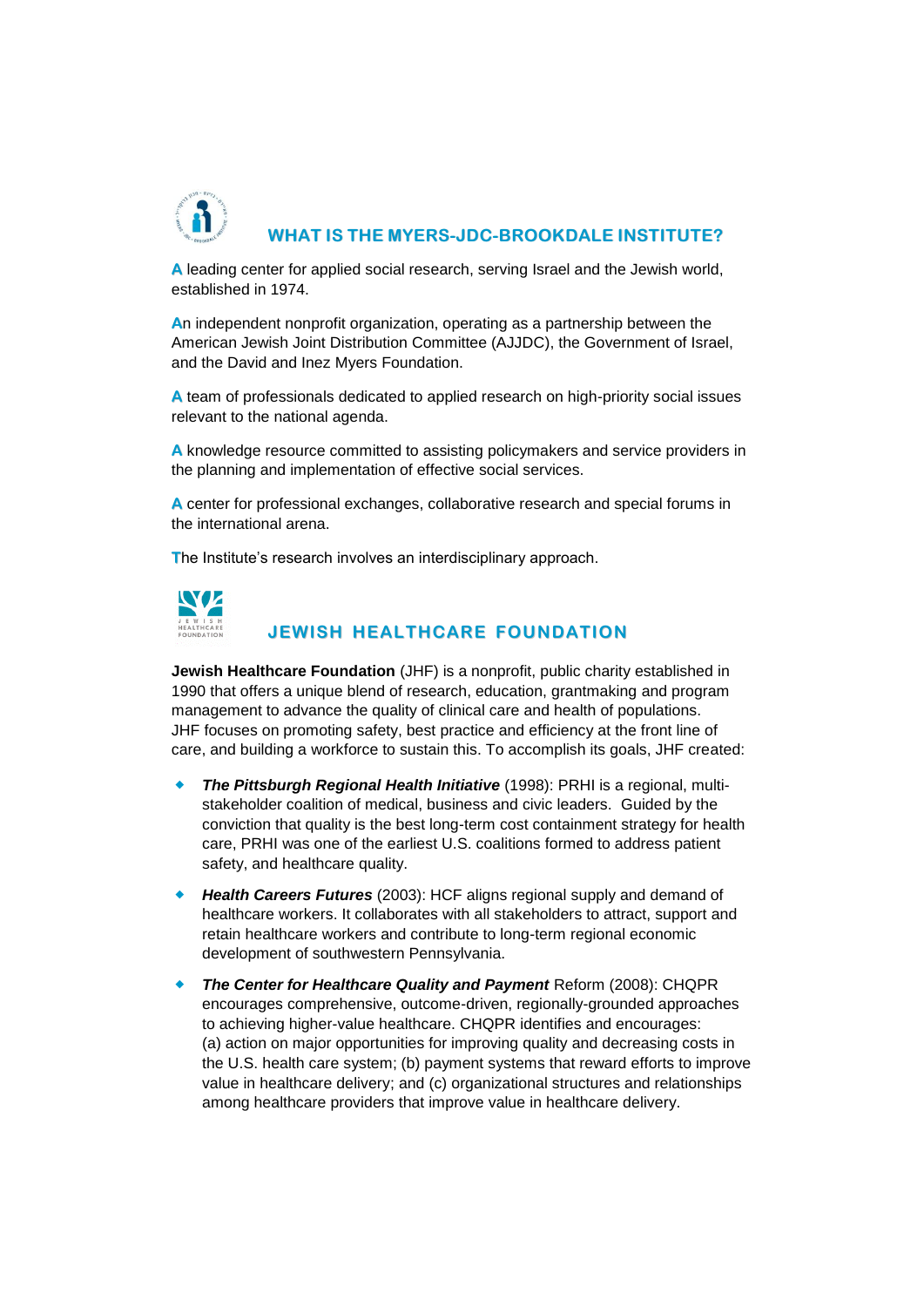# **HEALTHCARE IN THE U.S. AND ISRAEL: A COMPARATIVE OVERVIEW**

Myers-JDC-Brookdale Institute Jewish Healthcare Foundation Jerusalem

Bruce Rosen Keith Kanel **Pittsburgh** 

Jerusalem September 2010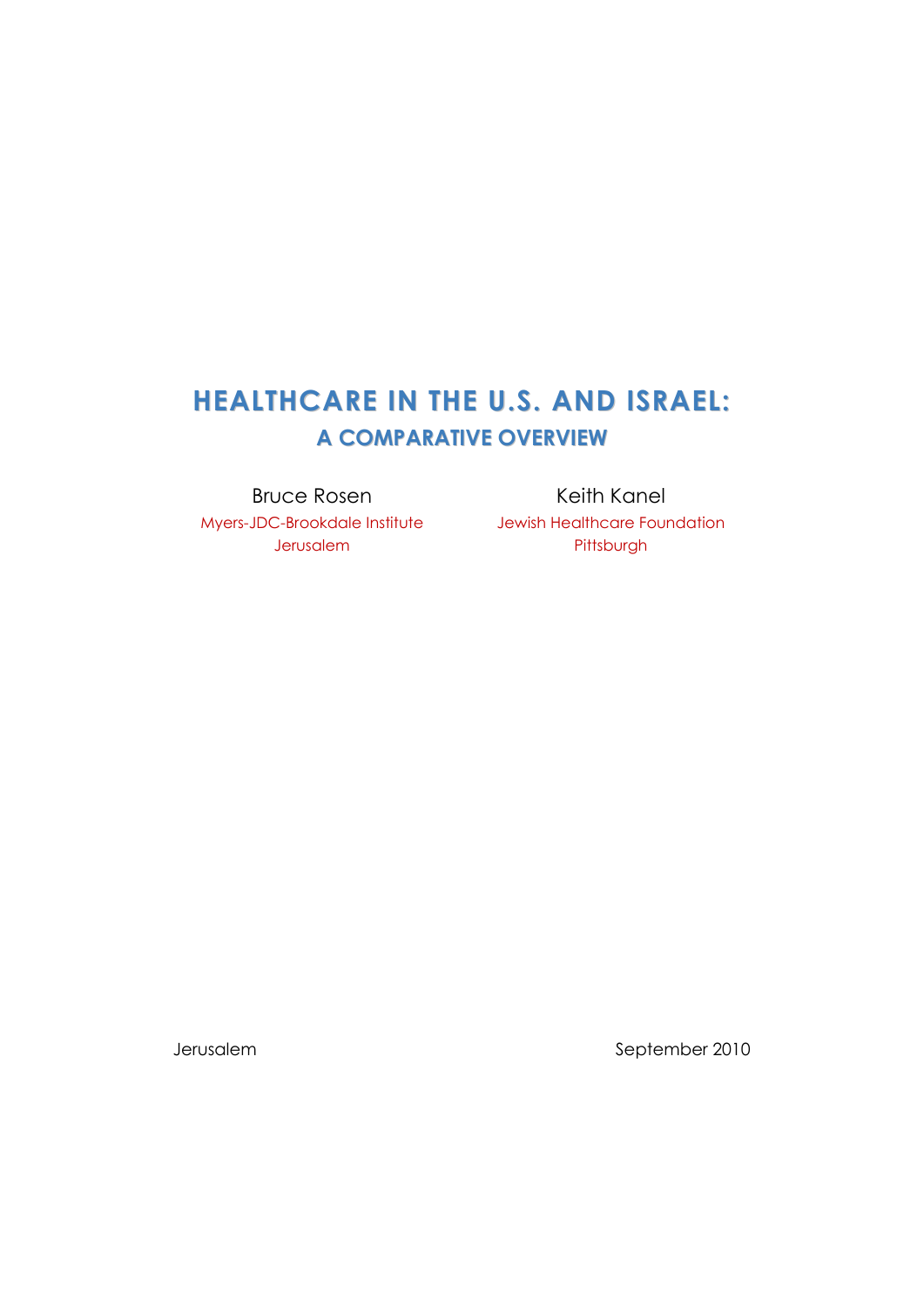Editor: Naomi Halsted Graphic design and print production: Leslie Klineman

#### **Myers-JDC-Brookdale Institute**

Smokler Center for Health Policy Research P.O.B. 3886 Jerusalem 91037, Israel

Tel: (02) 655-7400 Fax: (02) 561-2391

Website: [www.jdc.org.il/brookdale](http://www.jdc.org.il/brookdale)

#### **Jewish Healthcare Foundation**

Centre City Tower, Suite 2400 650 Smithfield Street Pittsburgh, PA 15222

Tel: (412) 594-2550

Website:<http://www.jhf.org/>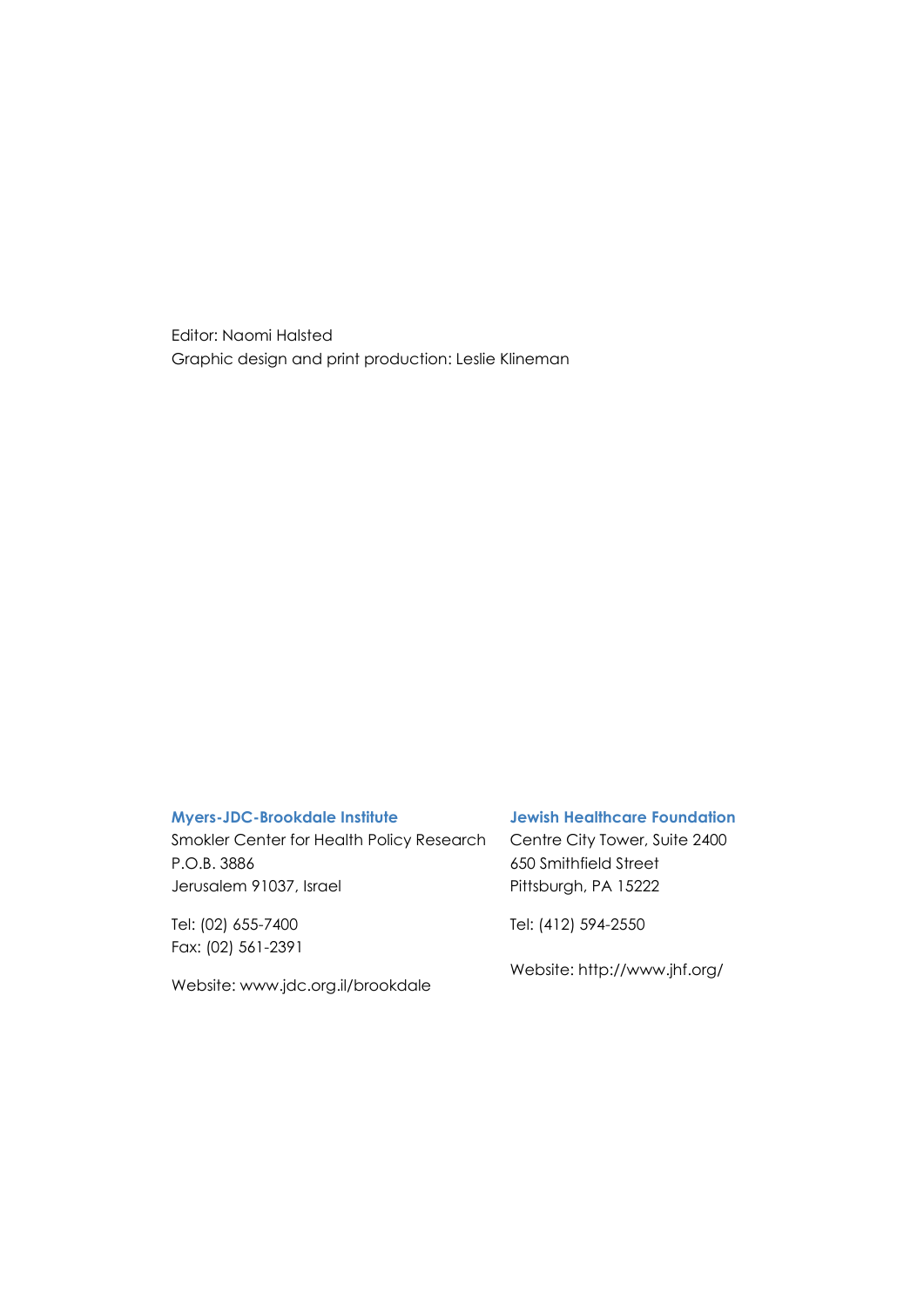### **ACKNOWLEDGMENTS**

This analysis has benefited from input from the following healthcare experts in Israel and the United States: Stuart Altman, Gabi Bin Nun, Malke Borrow, Susan Elster, Al Engelberg, Gary Freed, Karen Feinstein, Spencer Foreman, Dan Greenberg, Shimon Glick, Sherry Glied, Revital Gross, Jack Habib, Jonathan Halevy, Rachelle Kaye, Gur Ofer, Jonathan Javitt and Charles Weissman.

We also thank our colleagues at the Myers-JDC-Brookdale Institute: Naomi Halsted, who edited this report, and Leslie Klineman, who designed it and prepared it for publication.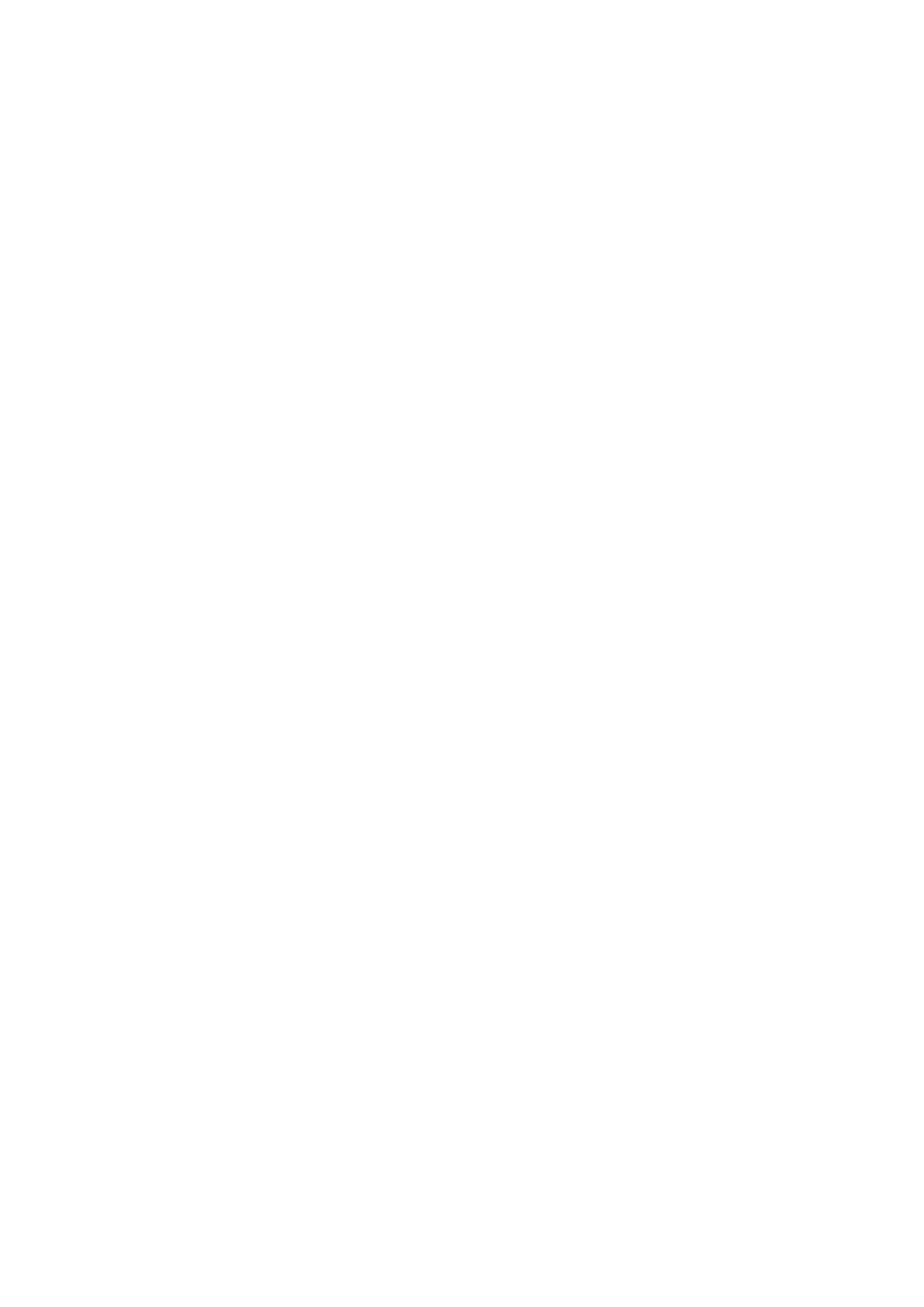# **TABLE OF CONTENTS**

| Foreword: Karen Wolk Feinstein,                                                                                   |        |
|-------------------------------------------------------------------------------------------------------------------|--------|
| PhD, President and CEO, Jewish Healthcare Foundation                                                              | 1      |
| 1. Introduction                                                                                                   | 3      |
| 2. Overview of the Israeli Healthcare System                                                                      | 4      |
| 3. Overview of the US Healthcare System                                                                           | 5      |
| 4. Key Similarities between the Two Systems                                                                       | 6      |
| 5. Key Differences between the Two Systems<br>5.1 Financing/Coverage                                              | 8<br>8 |
| 5.2 Structure of the Insurance Market                                                                             | 10     |
| 5.3 Care Delivery System                                                                                          | 11     |
| 5.4 Healthcare Workforce                                                                                          | 14     |
| 5.5 The Role of Government - Attitudes and Practice                                                               | 15     |
| 5.6 Miscellaneous                                                                                                 | 16     |
| 6. Statistical Overview                                                                                           | 17     |
| Invited Commentary:                                                                                               |        |
| Sherry Glied, Professor of Health Policy and Management,<br>Mailman School of Public Health, Columbia University; | 19     |
| Larry Lewin, CEO (retired), The Lewin Group                                                                       | 20     |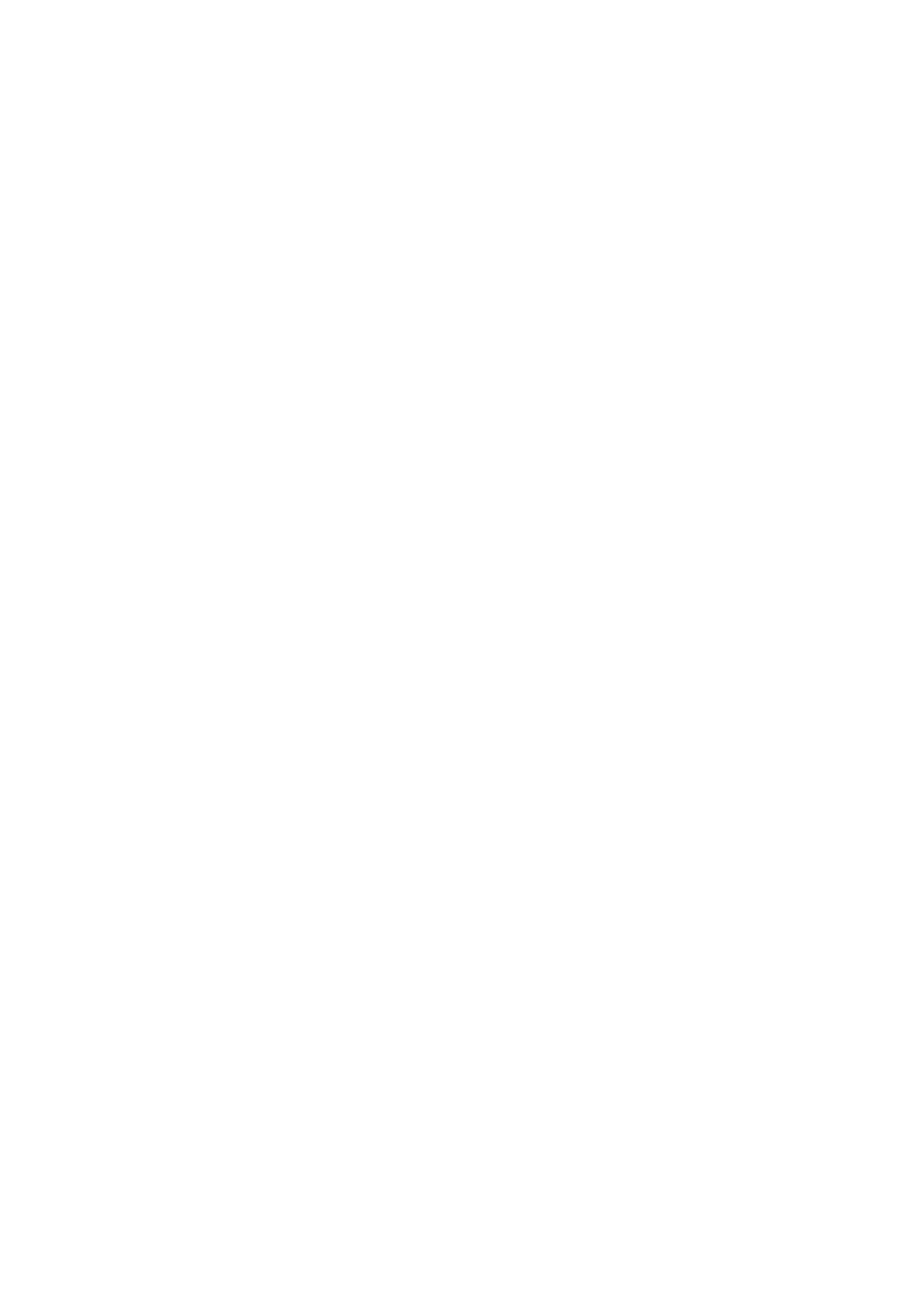#### **FOREWORD**

Israel's healthcare system has significant relevance and important lessons to lend to healthcare reform efforts in the United States. In 1995, as the US failed to enact healthcare reform, Israel achieved significant redesign of its healthcare system. Through the adoption of a National Health Insurance law, Israel created an overall framework for its healthcare system, provided universal coverage and delineated a basic benefits package to which all citizens and permanent residents are entitled. Fourteen years later, with government-financed insurance coverage provided through four competing health-maintenance organizations, Israel's per capita costs are half those of the United States and its outcomes in many areas are superior.

Some of the differences between the two systems emerge from a divergence in basic values: in Israel, healthcare is a "universal good," which society is responsible for making available to all its members, while in the US, healthcare is an individual good that is "organized" largely through market forces and includes many for-profit actors. These basically different values set in motion a series of processes that yielded, in the US, a health sector involving multiple, competitive providers and payers emphasizing high yield, acute care, inpatient health information technology (HIT) and expensive medical education, but also cutting edge R&D. By contrast, Israel's emphasis on social solidarity prompted the development (as early as the 1920s) of organized systems of care focused on improving population health efficiently via an emphasis on primary care, supported by heavily subsidized medical education. In recent decades, the Israeli healthcare system has benefited from major investments in outpatient HIT and the creation of a process for prioritizing investments in new technology that is among the most advanced and transparent in the world.

In important respects, the US health reform debates have been about the best way to move the US toward a more integrated model aligning payment with care delivery and targeting safety, efficiency, access and quality. Therefore, as the US moves to implement the March 2010 Patient Protection and Affordable Care Act – which aims not only to expand access to health insurance, but also to strengthen primary care, contain costs and require multi-provider accountability for coordinated high quality care – there is much to learn from Israel, where these concepts are already at work.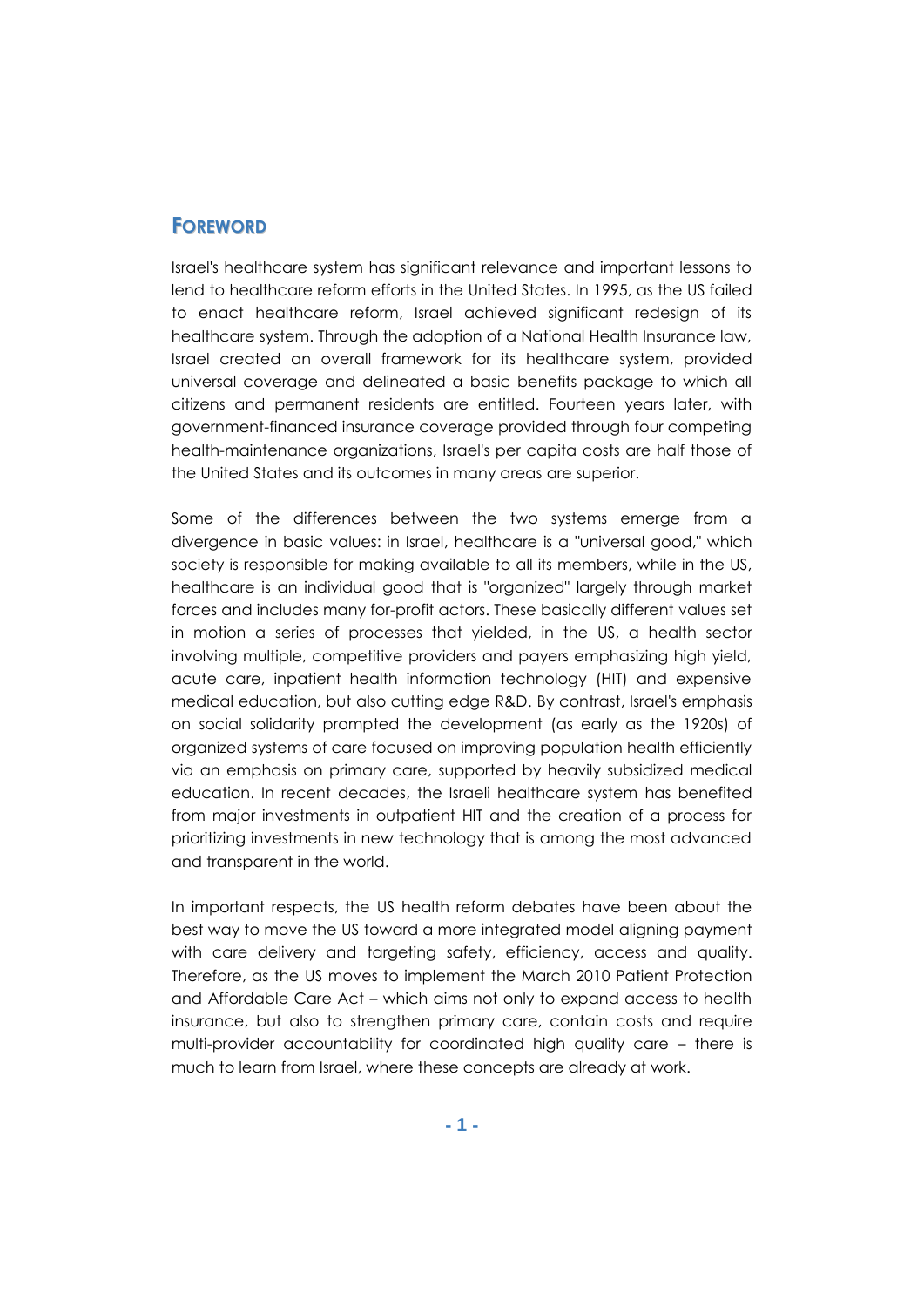To explore key lessons from the Israeli system for the US, the Jewish Healthcare Foundation engaged the Smokler Center for Health Policy Research at the Myers-JDC Brookdale Institute in Jerusalem, an affiliate of the American Jewish Joint Distribution Committee, to prepare a series of monographs comparing the two systems along dimensions critical to ongoing US reform efforts. In particular, the monographs offer in-depth analyses of how Israel addresses questions that remain at the heart of the transformation of the US delivery system:

- 1. What is the role of government in containing costs, prioritizing resources within budget constraints and promoting better services and outcomes of care?
- 2. How do the overall intent, structure and financing of Israeli HMOs create incentives for sophisticated primary care delivery models?
- 3. What are the multiple consequences of low-cost medical education on the healthcare system?

To set the stage for in-depth examination of these questions, this first report, by Bruce Rosen, PhD, Director of the Smokler Center, and Keith Kanel, MD, Chief Medical Officer of the Pittsburgh Regional Health Initiative, provides a high-level overview of the key similarities and differences between the two systems. A companion document, *Healthcare in Israel for US Audiences* has been prepared by Bruce Rosen to provide in-depth source material on the Israel healthcare system for interested readers.

Karen Wolk Feinstein, PhD President and CEO Jewish Healthcare Foundation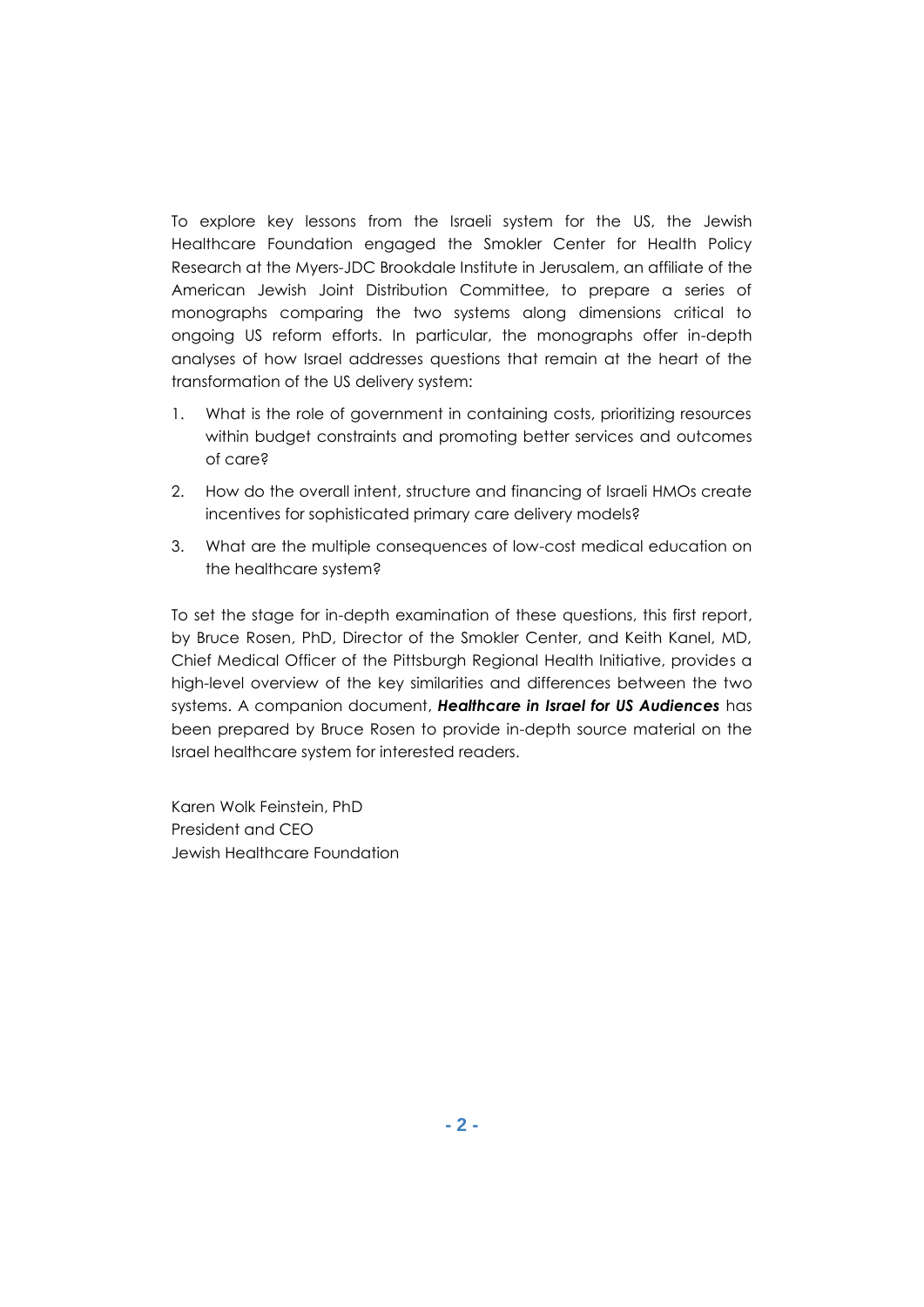# **1. INTRODUCTION**

All too often, attempts by one healthcare system to draw lessons from another are made without sufficient background and context. In fact, even when the goal is to adapt one particular policy idea or system component, it is important to have an overview of both healthcare systems and an understanding of their similarities and differences. This becomes all the more important when the objective is to identify promising foci for the exchange of ideas and experience for a multi-faceted process of cross-national learning.

Accordingly, this document has been prepared as the first stage in the collaboration between the Myers-JDC-Brookdale Institute and the Jewish Healthcare Foundation, which seeks to draw lessons from Israeli healthcare for the US, and vice versa. In the next stages, we will be zooming in on particular issues, but our expectation is that this monograph, along with its companion document, *Healthcare in Israel for US Audiences*, will continue to inform both the questions we ask and the answers we provide. We hope that the analysis of similarities and differences laid out here will also inform the efforts of others engaged in cross-national learning aimed at improving healthcare systems in both countries and around the world.

We begin with brief overviews of the two systems and then highlight key similarities, but the longest chapter focuses on key *differences*. This is because it is the differences that offer the greatest opportunities for learning and at the same time make the transfer of ideas so challenging. The differences have been grouped in the following categories: financing/coverage, the insurance market structure, the care delivery system, the healthcare workforce, the role of government and miscellaneous.

This is a continuously evolving document. Comments, corrections or suggestions regarding additional similarities or differences can be sent to Bruce Rosen at: [bruce@jdc.org.il](mailto:bruce@jdc.org.il)

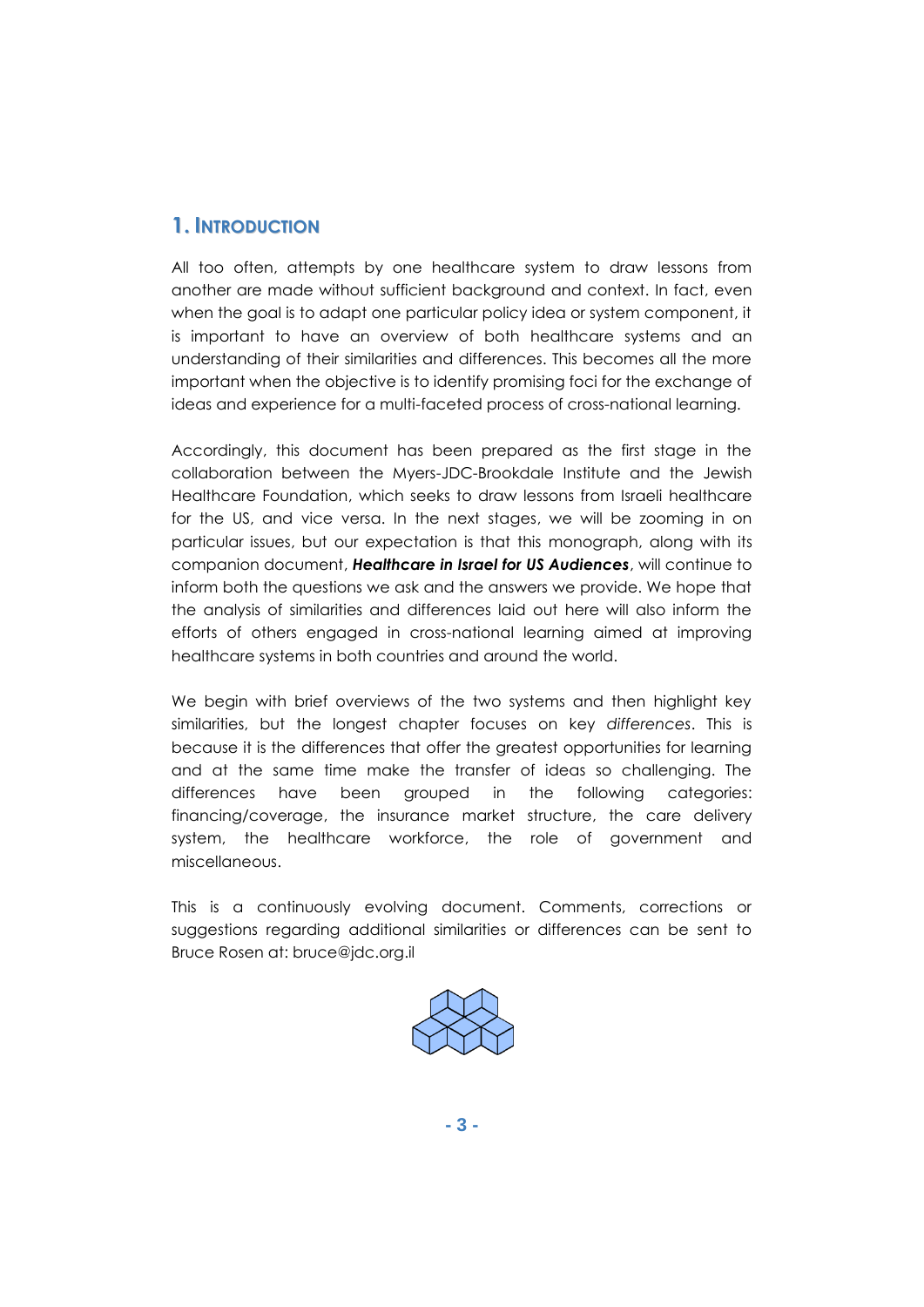# **2. OVERVIEW OF THE ISRAELI HEALTHCARE SYSTEM 1**

In Israel, the 1995 National Health Insurance (NHI) Law guarantees universal insurance coverage. All citizens and permanent residents are free to choose from among the country's four, competing, nonprofit health plans (HMOs). The health plans are required by the NHI Law to provide their members with a stipulated package of benefits in a timely and accessible manner. In return for this, the government gives the health plans a capitation payment that reflects the number of members in each plan and their age mix.

The overall NHI system is financed primarily by income-linked taxation. However, over a third of Israel's national health expenditures are covered by households, through a mix of out-of-pocket payments and supplemental insurance packages. <sup>2</sup> Payments by households cover co-payments for certain services included in the NHI benefits package (such as visits to specialists and pharmaceuticals), as well as services not included in that package (such as dental and optometric care).

Israel has 46 acute-care hospitals, with approximately 15,000 acute-care beds. The Ministry of Health operates about half of those beds, another third are operated by the largest health plan (Clalit Health Services), and the remaining beds are operated by a mix of for-profit and nonprofit organizations. The hospitals are financed primarily via the sale of services to the health plans, and they do so through a complicated mix of reimbursement arrangements.

<sup>1</sup> For further details on the Israeli health system, the reader is referred to a companion piece being published by MJB and JHF entitled *Healthcare in Israel for US Audiences*, which will be available shortly on the Institute website [http://brookdale.jdc.org.il.](http://brookdale.jdc.org.il/) Another valuable source is *Israel: Health System Review* by Bruce Rosen and Hadar Samuel, which was published by the European Observatory of Health Care Systems and is available at:

[http://www.euro.who.int/\\_\\_data/assets/pdf\\_file/0007/85435/E92608.pdf.](http://www.euro.who.int/__data/assets/pdf_file/0007/85435/E92608.pdf) The authors and the JHF are greatly indebted to the Observatory for permission to use material from that document in this analysis.

<sup>&</sup>lt;sup>2</sup> All the health plans offer supplemental insurance packages to their members and over 80% of the population has purchased such a package. In addition, approximately one-third of the population has purchased a commercial insurance add-on package from a private insurance company. Israelis purchase these additional insurance packages because they want access to services of a type or quality perceived to be unavailable through the NHI basic benefits package.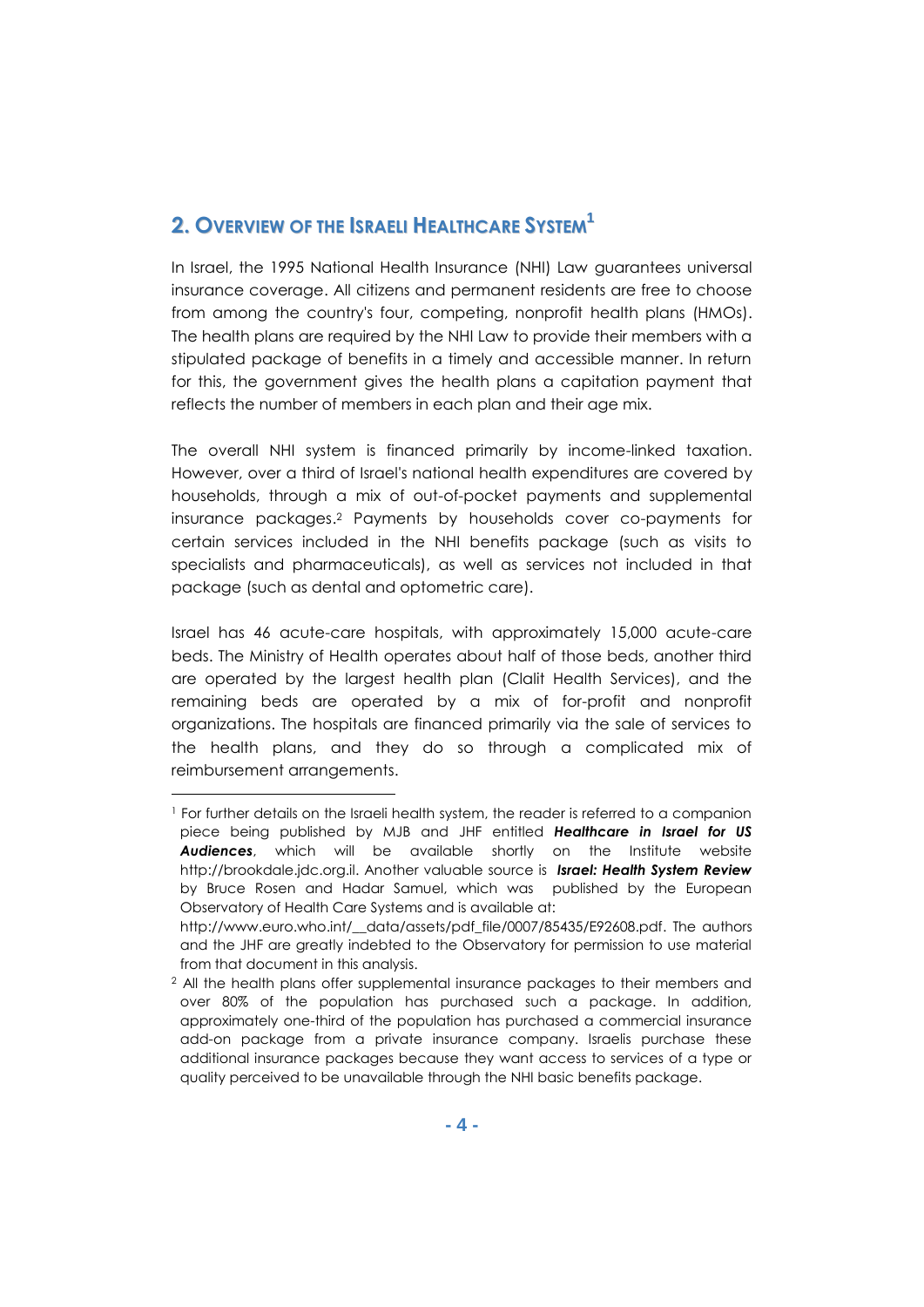Israel has four medical schools and is planning to open a fifth. Until recently, Israel relied heavily on immigration as a source of new physicians, with fewer than 40% of all licensed physicians up to age 65 having studied in Israeli medical schools. With a major decline in immigration from the former Soviet Union, Israel needs to increase its capacity to train the next generation of physicians.

Key challenges facing Israeli healthcare include a decline in the publicly financed share of national health expenditures, a growing shortage of nurses and a projected shortage of physicians, and persistent gaps between population groups in health outcomes and healthcare utilization.



## **3. OVERVIEW OF THE US HEALTHCARE SYSTEM**

In the United States, citizens receive healthcare through a complex publicprivate marketplace. The majority of Americans have coverage through their workplace. Premiums paid to private insurance companies are usually shared between the employer and employee. The concept of employerbased benefits proliferated in response to World War II wage and price controls and has endured. In many situations, the employer administers the benefits package and sets the parameters of coverage, including pharmaceuticals. More than half the commercial insurance plans are through for-profit companies and the remainder through nonprofit entities (which are legally permitted to accumulate substantial reserves as net assets).

Approximately 28% of the population receive care through governmentsponsored entitlements, mainly the federal Medicare program (for seniors age 65 years and older), the state/federal Medicaid programs (for lowincome citizens and children), and the Department of Veterans' Affairs. Combined, government programs account for about half of all US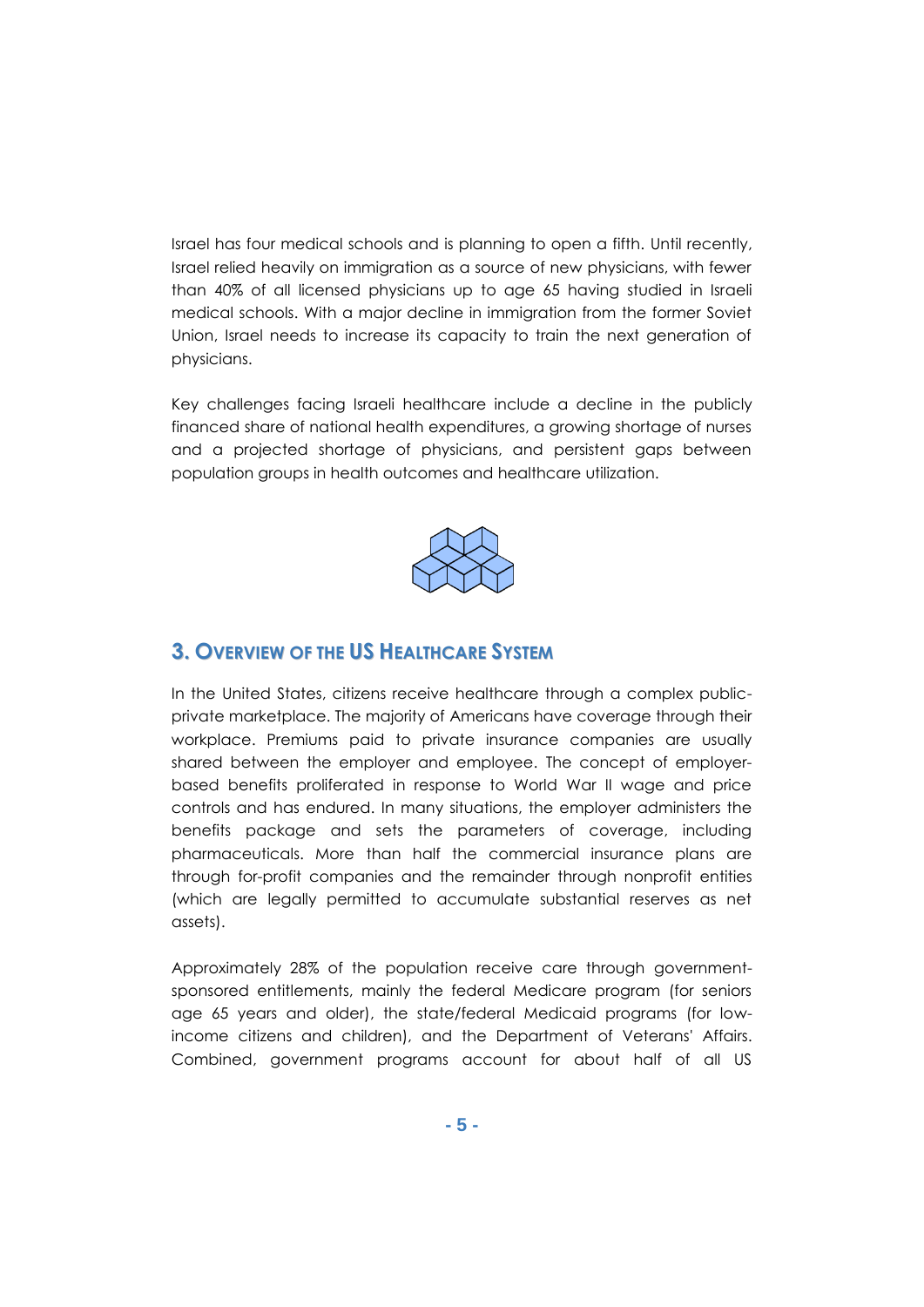healthcare expenditures. The Medicare program is financed by a public trust fund, built through payroll deductions. <sup>3</sup> In addition, the government serves as the purchaser of health insurance for several million of its employees.

There are approximately 5,000 hospitals operating in the United States, with 70% functioning as nonprofit private entities. Medical education is provided at 131 accredited medical colleges. <sup>4</sup> Medical research is primarily funded by the National Institutes of Health (NIH), and is conducted at academic medical centers, private biotechnology firms, universities, the NIH itself and teaching hospitals.

The US healthcare system faces many challenges. Until enactment of the Patient Protection Affordable Care Act (PPACA), 15% of US residents lacked health insurance – although the number is projected to drop gradually from approximately 55 million in 2010, to 23 million by 2019. The PPACA, however, has not immediately addressed rising healthcare costs, which pose a longterm economic threat to both individuals and businesses. Instead, it proposes to conduct a series of regional experiments aimed at demonstrating the impact on quality and efficiency of various approaches to healthcare payment and delivery.



### **4. KEY SIMILARITIES BETWEEN THE TWO SYSTEMS**

l

 $\cdot \cdot$  Both countries rely on a mix of public and private sources to finance healthcare. This refutes the common misconception that Israeli healthcare is "socialist" and US healthcare, completely "private."

<sup>&</sup>lt;sup>3</sup> Medicare enrollees can opt to receive their care from a managed care plan, through the Medicare Advantage program, and about 15% do so. These plans are the most similar to Israeli health plans, which also operate within a governmentally financed framework.

<sup>4</sup> These medical schools apparently produce more physicians than any other country in the world, but still not enough to meet US needs.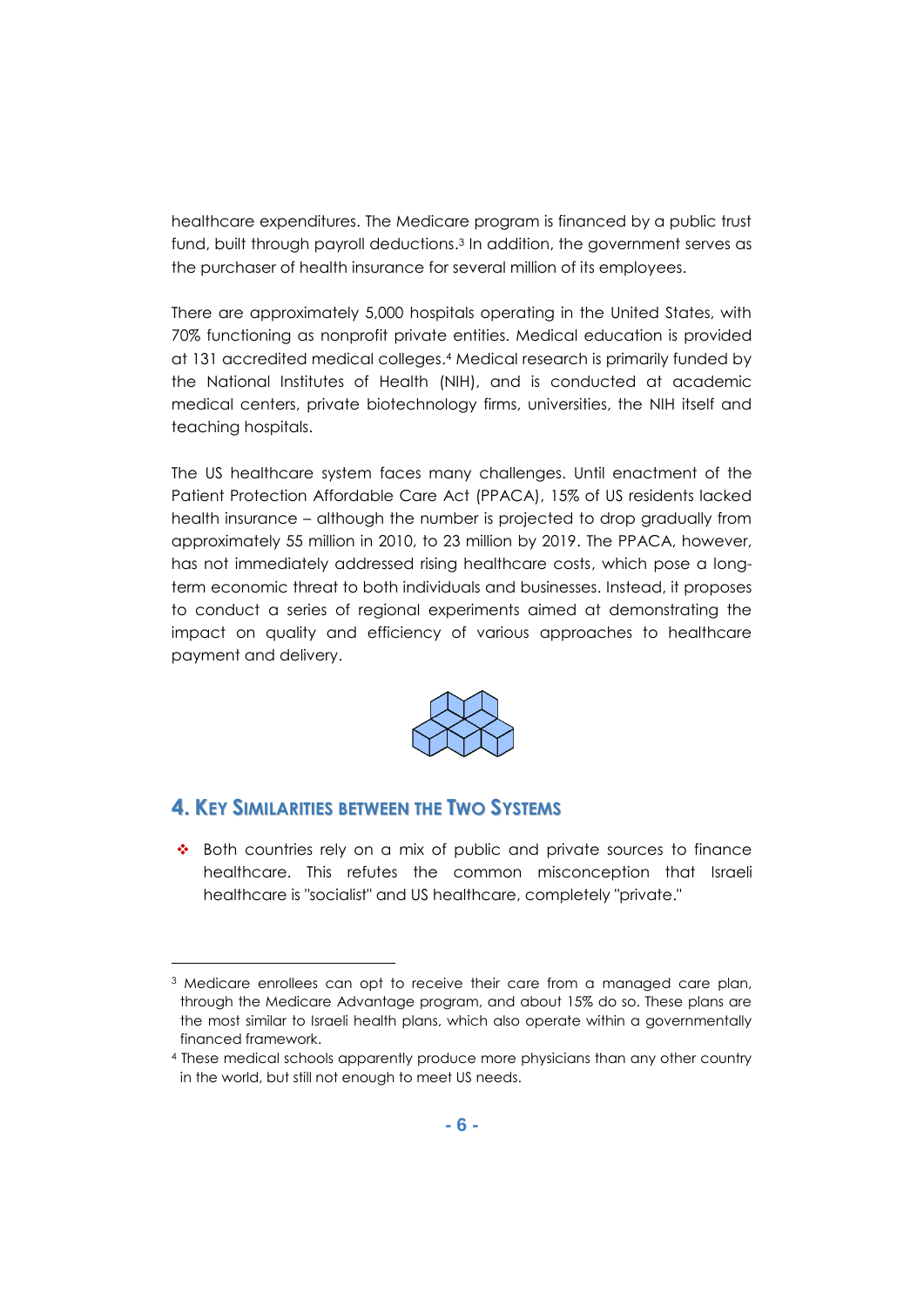- ◆ Both countries provide healthcare via a mix of governmental and nongovernmental organizations (albeit governmental providers play a much larger role in Israel).
- $\div$  The US and Israel are among the few countries in the world to make extensive use of competing managed care organizations in general and HMOs/health plans in particular.
- Both countries face significant shortages of nurses and are expected to face shortages of physicians in the future.
- Both countries tend to be early adopters of new medical technologies and to use them intensively.
- $\cdot \cdot$  Both value consumer choice, and attempt to build it into their system (albeit more so in the US<sup>5</sup> than in Israel).
- Both have made special efforts to provide access and service to large immigrant and minority populations<sup>6</sup> (albeit in Israel there is probably more intense activity to address the needs of legal immigrants).
- \* Both have voluntary medical associations that seek to advance physicians' rights and maintain professional and ethical standards while having influence on national health policy.
- \* Both have large-scale, voluntary efforts to develop measures of quality of care in the community. Neither country has a national error-reporting system for either community or hospital care.
- $\cdot \cdot$  In both countries, insurers are playing a growing role in directing patients to particular hospitals, and this has emerged as a controversial issue.



<sup>5</sup> Some observers believe that freedom of choice in the US is eroding, with growing co-payments for care from out-of-network providers.

<sup>6</sup> Recent efforts to reduce disparities in the Clalit and Maccabi Health Plans are particularly notable in this regard.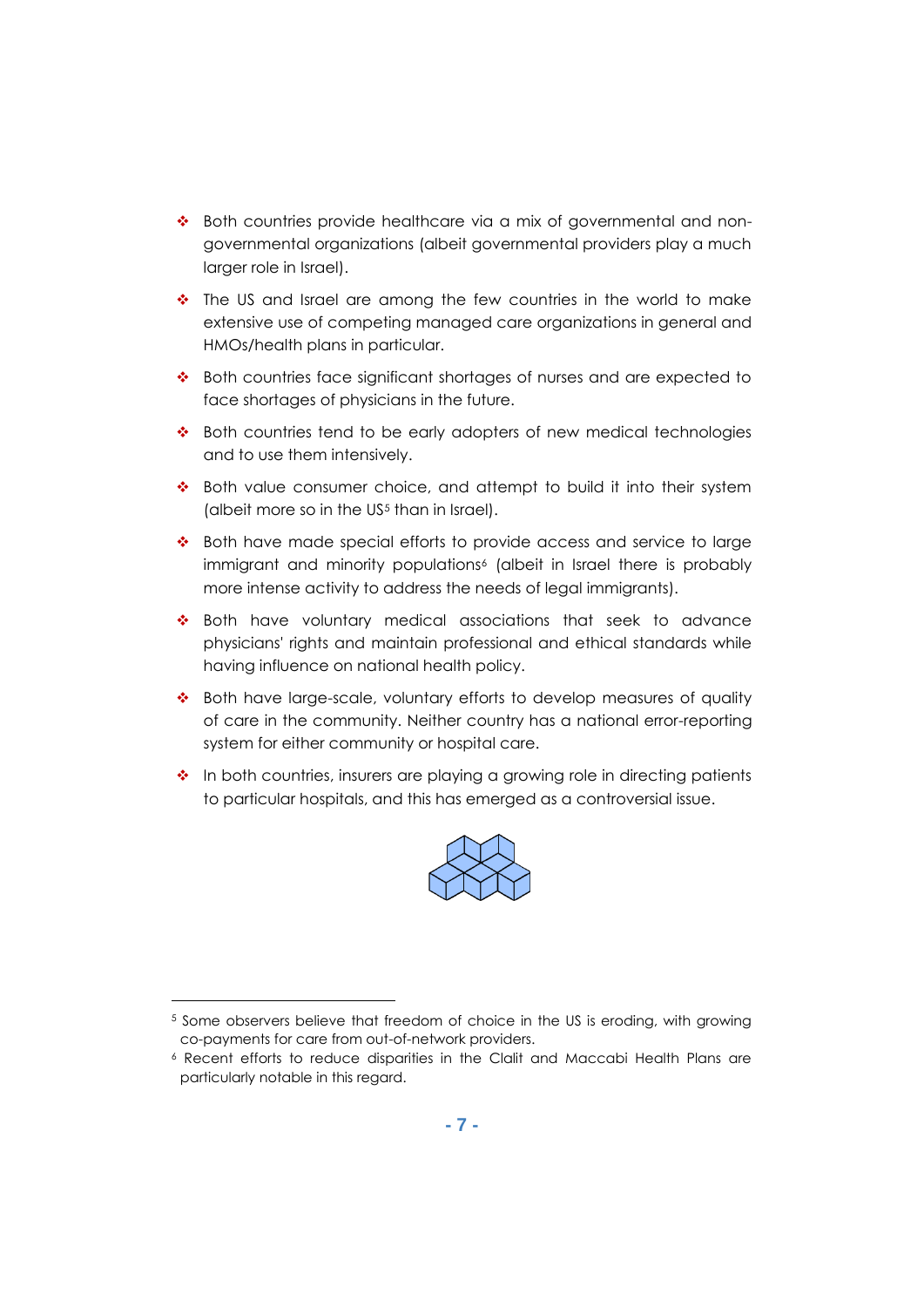# **5. KEY DIFFERENCES BETWEEN THE TWO SYSTEMS**

There are many differences between the two healthcare systems. Here we review only the key differences, organized into the following categories: financing/coverage, the structure of the insurance market, the organization of the delivery system, workforce issues, the role of government and miscellaneous.

#### **5.1 Financing/Coverage**

- *Coverage:* Israel has universal health insurance coverage; in the US, approximately 15% of the population is uninsured.
- **\*** Role of government: In Israel, it is the government that organizes and finances basic health insurance coverage for the entire population; in the US, the government's insurance role focuses on the elderly (Medicare), the poor and disabled (Medicaid), low-income children not included in Medicaid (CHIP), veterans (VA), the military, and federal employees.
- *Role of employers:* In the US, employers play a major role in paying for health insurance. Large firms typically contract with a small number of insurers among which employees can choose, while smaller firms typically contract with a single insurer. <sup>7</sup> Employers play no such role in Israel. 8
- **Basis of premiums/taxes:** In the US, the premiums paid by employers to insurers are based on actuarial calculations reflecting the use of services by employees in prior years. In Israel, the National Health Insurance system is financed largely by taxes, which are largely linked to personal income. 9
- *Risk adjustment for government-financed health plans:* The risk adjustment formula that Israel uses to distribute the National Health

<sup>7</sup> Employers may make significant year-to-year changes in the scope, auspices and provider networks of the plan or plans that they offer.

<sup>8</sup> Until 1997, a payroll tax paid by employers funded part of the National Health Insurance system, but in 1997, this was replaced with funding from general revenues. Even prior to 1997, employers were never active in influencing healthcare policy or provision.

<sup>9</sup> The composition and funding level of the health package are determined through the political process, with substantial professional input.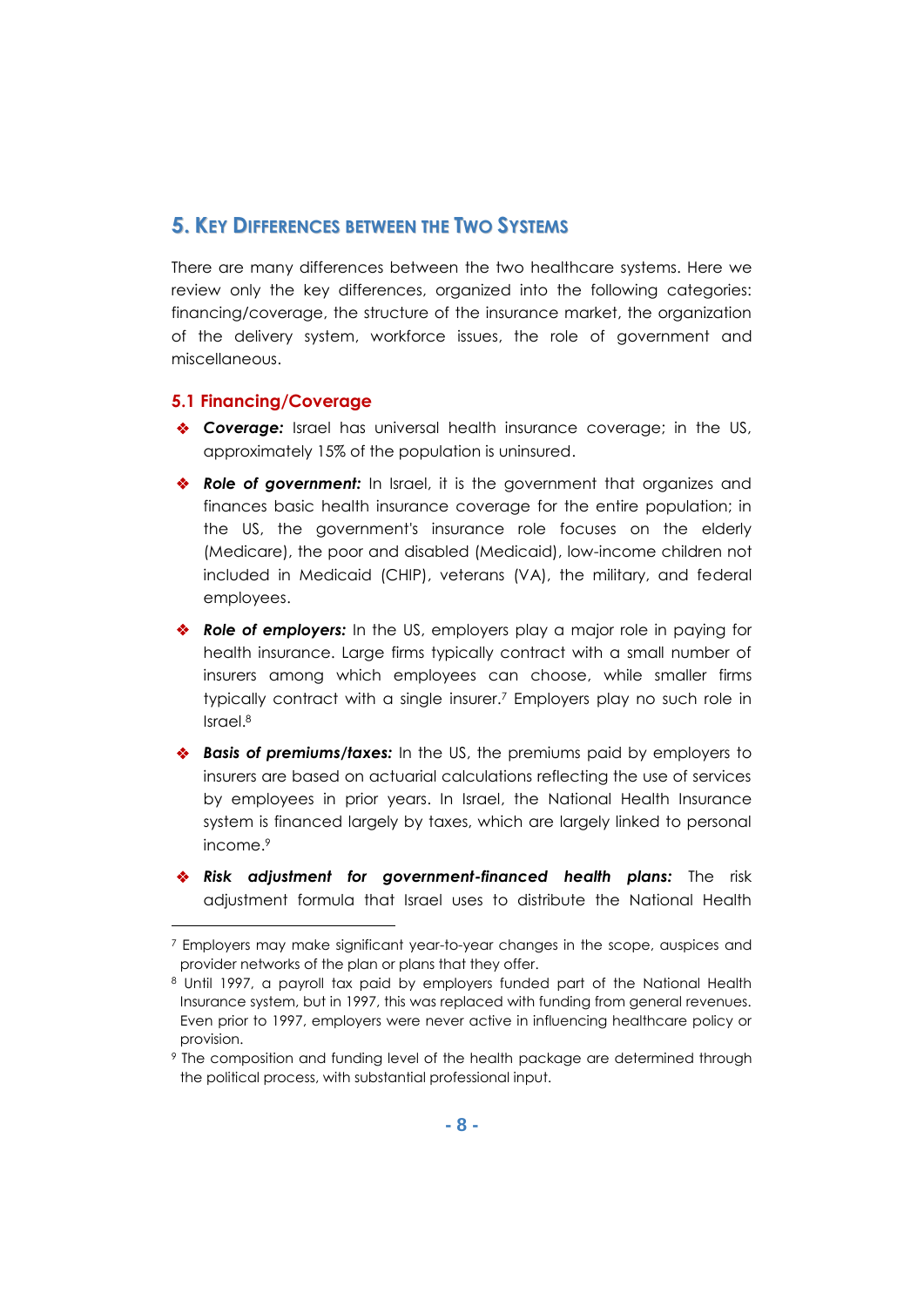Insurance monies among its health plans is much simpler than the formula used by Medicare to distribute funds among Medicare Advantage plans. The former relies almost exclusively on age, while the latter also includes health status indicators.

- *Age-related coverage:* The US provides governmental insurance coverage to citizens upon their 65<sup>th</sup> birthday, through the Medicare program. <sup>10</sup> There are no age-specific insurance programs in Israel, where National Health Insurance coverage begins at birth. 11
- *Nature of benefits packages:* In Israel, there is a standard basic benefits package prescribed by law that applies to all the health plans and all the nation's citizens and permanent residents. In the US, in contrast, the benefits packages vary significantly across insurers and across employers.
- *Scope of benefits package:* The benefits package offered through the health plans in Israel includes hospital care, outpatient care, medications and a wide range of additional services. However, wellbaby care, mental health care and long-term care are not included as they continue to be direct (though underfunded) governmental responsibilities. Dental care (for persons over age 8) and optometric care are not covered by the health plans or the government. In the US, many insurers do cover dental, optometric and mental health care, at least to some extent; however, it is not unusual for those services to be subcontracted to a separate insurance company.
- *Financing of new technologies:* Each year, the government of Israel determines how much additional money will be allocated to the healthcare system to finance new technologies. Through a combination of in-depth staff work and a broadly representative public advisory council, the health system then prioritizes new technologies and determines which will be funded. In the US, both the amount of monies to be spent on new technology and the prioritization among

<sup>10</sup> Medicare hospital insurance is a retirement benefit that Americans have funded throughout their working lives via a payroll tax, while Medicare Part B, which pays for physician and ambulatory services, is an insurance program with a governmentsubsidized premium.

<sup>&</sup>lt;sup>11</sup> In Israel, the elderly have the added benefit of paying a relatively low, flat rate health tax that is not linked to income.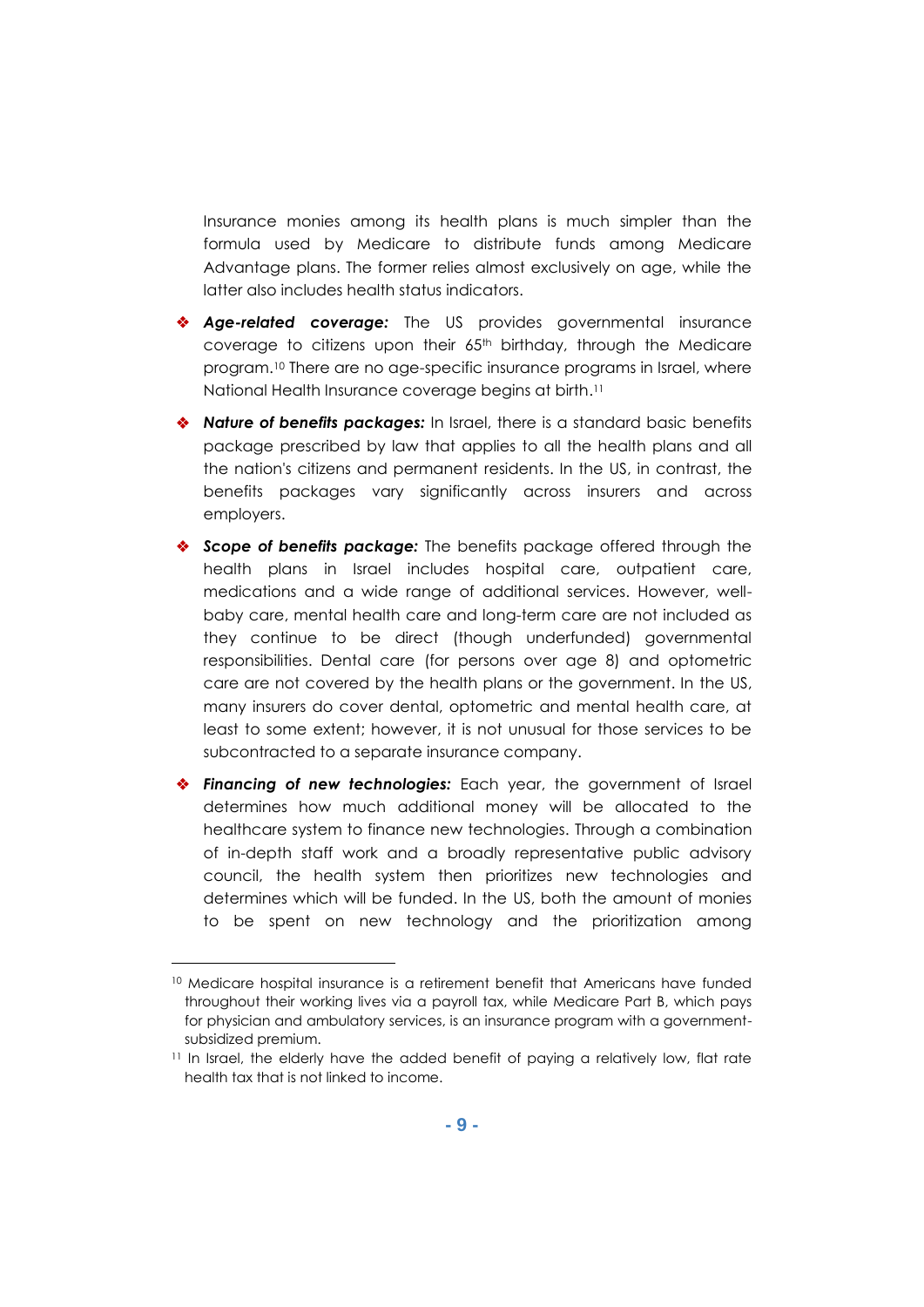technologies are determined internally by the health insurers (for commercial plans) or by the government (for Medicare and Medicaid).

**The role of public financing:** Public sources account for approximately 48% of healthcare expenses in the US12 compared with 56% in Israel.<sup>13</sup> In the US, the share of public financing is growing, while in Israel it is declining.

#### **5.2 Structure of the Insurance Market**

- *Number and nature of insurers:* In Israel, the basic NHI benefits package is available through only four nonprofit health plans, which compete for enrollment in the Israeli marketplace and are national in scope. In the US, several hundred insurers (many of them regional) offer basic benefit packages and they include a mix of for-profits and not-for-profits, competing for members in a fragmented insurance marketplace.
- *Extent of choice:* In Israel, residents can choose any one of the four plans. In the US, because of the employer-funded nature of health insurance, most citizens can choose only from those insurers available via their employer-sponsored program.<sup>14</sup> Employers typically allow their employees to choose from a limited selection of plans with which they have negotiated arrangements.

<sup>&</sup>lt;sup>12</sup> In a 2010 estimate from the CMS actuary, the amount of public financing is expected to overtake private healthcare in the US by 2012. See Truffer, C.J. et al, "Health Spending Projections through 2019: The Recession's Impact Continues," *Health Affairs*, published online February 4, 2010, <http://content.healthaffairs.org/cgi/content/full/hlthaff.2009.1074v1> (accessed August 2010).

<sup>&</sup>lt;sup>13</sup> This is the latest Israeli figure from the OECD, and is substantially lower than previous figures, with the bulk of the change due to refined accounting techniques. The main components of private expenditure in Israel are dental care, supplemental and commercial insurance, eye care and pharmaceuticals.

<sup>&</sup>lt;sup>14</sup> In proposed healthcare legislation, however, US citizens may have access to a much broader array of plans through a national insurance exchange.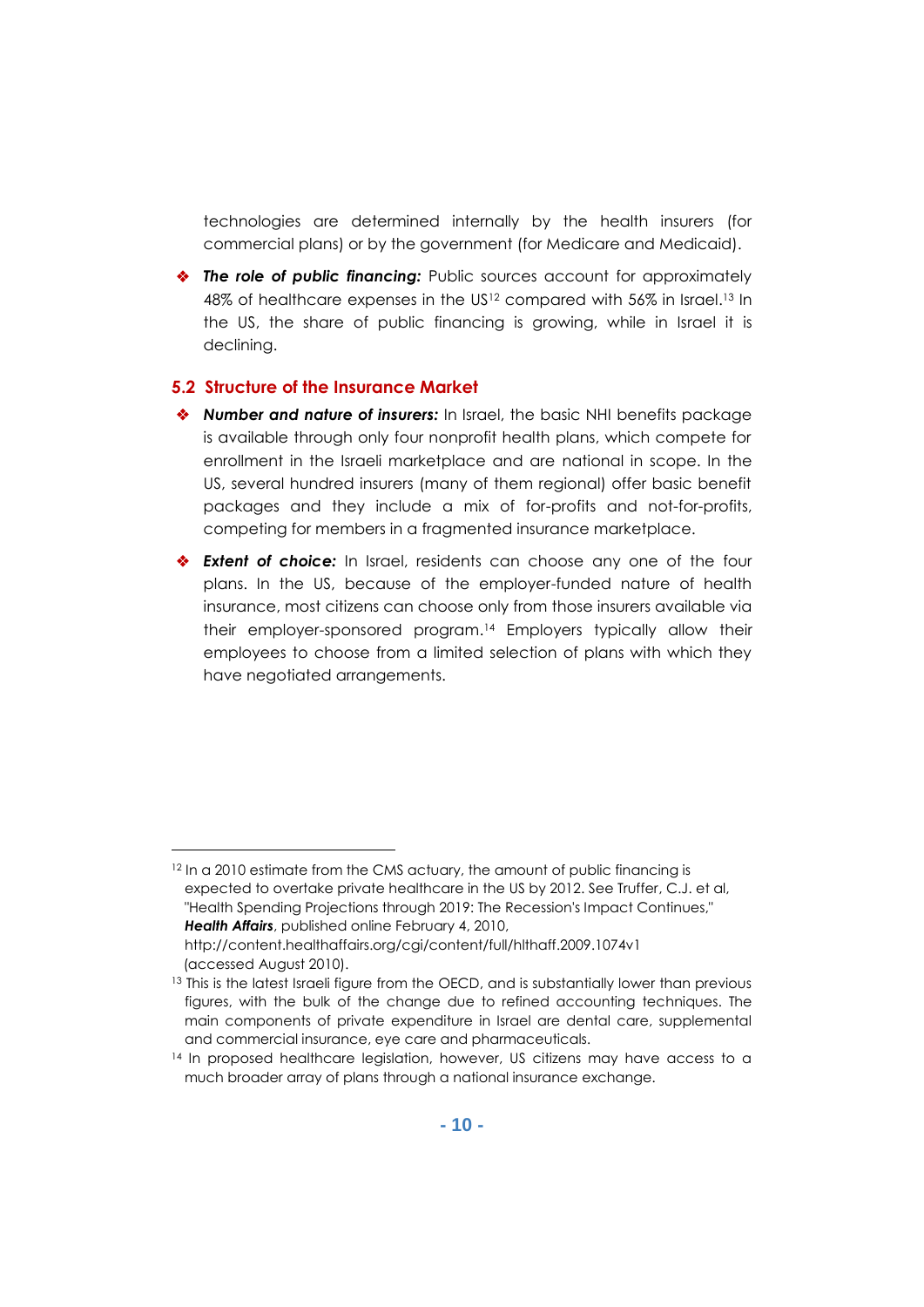- *The basis of competition among insurers:* In the US and in Israel, consumer perceptions of service accessibility and quality are important considerations in the choice of insurer. <sup>15</sup> Another consideration in both the US and Israel is the health plan affiliations of desired physicians. In the US, price (in terms of premium and co-payment levels) seems to drive many consumer decisions regarding plan choice. In contrast, in Israel there is no difference among plans in terms of the level of the health tax (which takes the place of the insurance premium), and any differences in the levels of co-payments are minor. 16
- *Care management:* All four Israeli health plans directly provide a significant portion of the services (particularly in the ambulatory sector) and are very active in managing the content of that care; in the US, approximately 21% of the insured population is covered by health maintenance organizations (HMOs) or point-of-service plans, <sup>17</sup> and approximately 65% is covered by preferred provider organizations (PPOs). All the Israeli health plans intensively manage the care provided by their clinicians, while in the US, care remains predominantly encounter-based and only a few HMOs intensively manage that care. All the Israeli health plans and some US HMOs provide disease management services; this is less common in the case of other insurance frameworks in the US.

#### **5.3 Care Delivery System**

l

 *Hospital ownership:* In Israel, the government operates approximately half of the acute care beds; in the US, even when all levels of government are taken together, they account for less than 10% of the

<sup>&</sup>lt;sup>15</sup> Data on these issues are imperfect in both countries. In the US, comparative quality data are available on almost all HMOs, but only 20% of PPOs; while Israel collects such data on all its health plans, plan-specific results are not yet publicly available. In contrast, Israel does have publicly available national comparative data on consumer assessments of the quality of services provided by all the plans from a binational survey carried out by the Myers-JDC-Brookdale Institute (Gross, R.; Brammli-Greenberg, S.; Waitzberg, R. 2009. *Public Opinion on the Level of Service and Performance of the Health-Care System in 2007 and in Comparison with Previous Years*. RR-541-09). There is less of this sort of data available in the US.

<sup>&</sup>lt;sup>16</sup> There are also some differences in the composition and premium levels of the supplemental insurance packages, but these too are minor.

<sup>&</sup>lt;sup>17</sup> Kaiser Family Foundation, State HMO Penetration Rate, July 2008, <http://www.statehealthfacts.org/comparemaptable.jsp?cat=7&ind=349>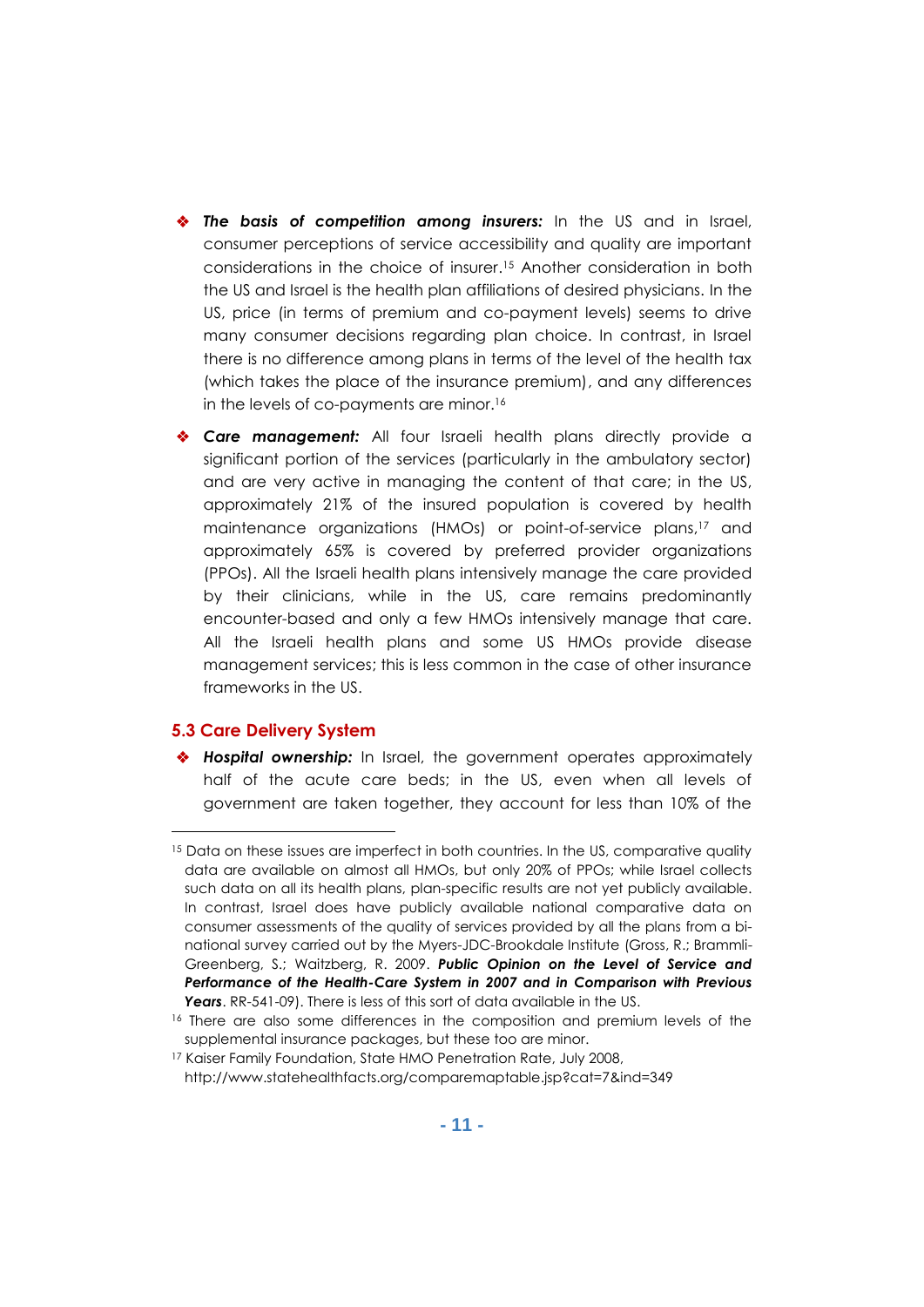beds. For-profit hospitals play a larger role in the US, although they still account for less than 20% of US hospital beds. In Israel, for-profit hospitals account for only 5% of beds and tend to provide a limited range of services (mostly elective surgery).

- *Responsibility for hospitalized patients:* In the US, the community-based personal physician will typically make the decision to admit the patient to hospital and will continue to supervise that patient's care in the hospital (though this is changing with the growth of "hospitalists"). Patients tend to be directed to the hospital(s) preferred by their physician, from among those at which the physician holds privileges and the patient's insurance is accepted. In Israel this is not the case, as only a minority of community-based physicians are authorized to work in hospitals. Moreover, in Israeli hospitals, patients are the responsibility of the department to which they are admitted, rather than the responsibility of a particular physician.
- *Hospital physicians:* In Israel, most doctors working in hospitals are salaried employees of those hospitals; <sup>18</sup> in the US, most doctors work with hospitals as non-employee attending physicians who are reimbursed separately on a fee-for-service basis, although the employed hospitalist model is becoming more prevalent.
- *Primary care physicians:* In Israel, two-thirds of primary care physicians (PCPs) work for a single health plan and most of the others work for 2-3 plans. <sup>19</sup> In the US, with the exception of a few staff model HMO's, physicians are independent business people who charge the patient for services, but may bill the insurance company directly for mutual convenience. A typical US doctor submits bills to dozens of insurers. In Israel, PCPs are paid through a mix of salary and capitation arrangements, while in the US they are paid primarily on a fee-for-service basis. Interestingly, in the US, a growing percentage of PCPs are being employed on a salaried basis.

<sup>&</sup>lt;sup>18</sup> The most sought-after physicians also work privately after the regular workday, when they are usually paid on a fee-for-service basis.

<sup>19</sup> Most of the single-plan physicians (but by no means all of them) work as salaried physicians in Clalit Health Services, Israel's largest health plan.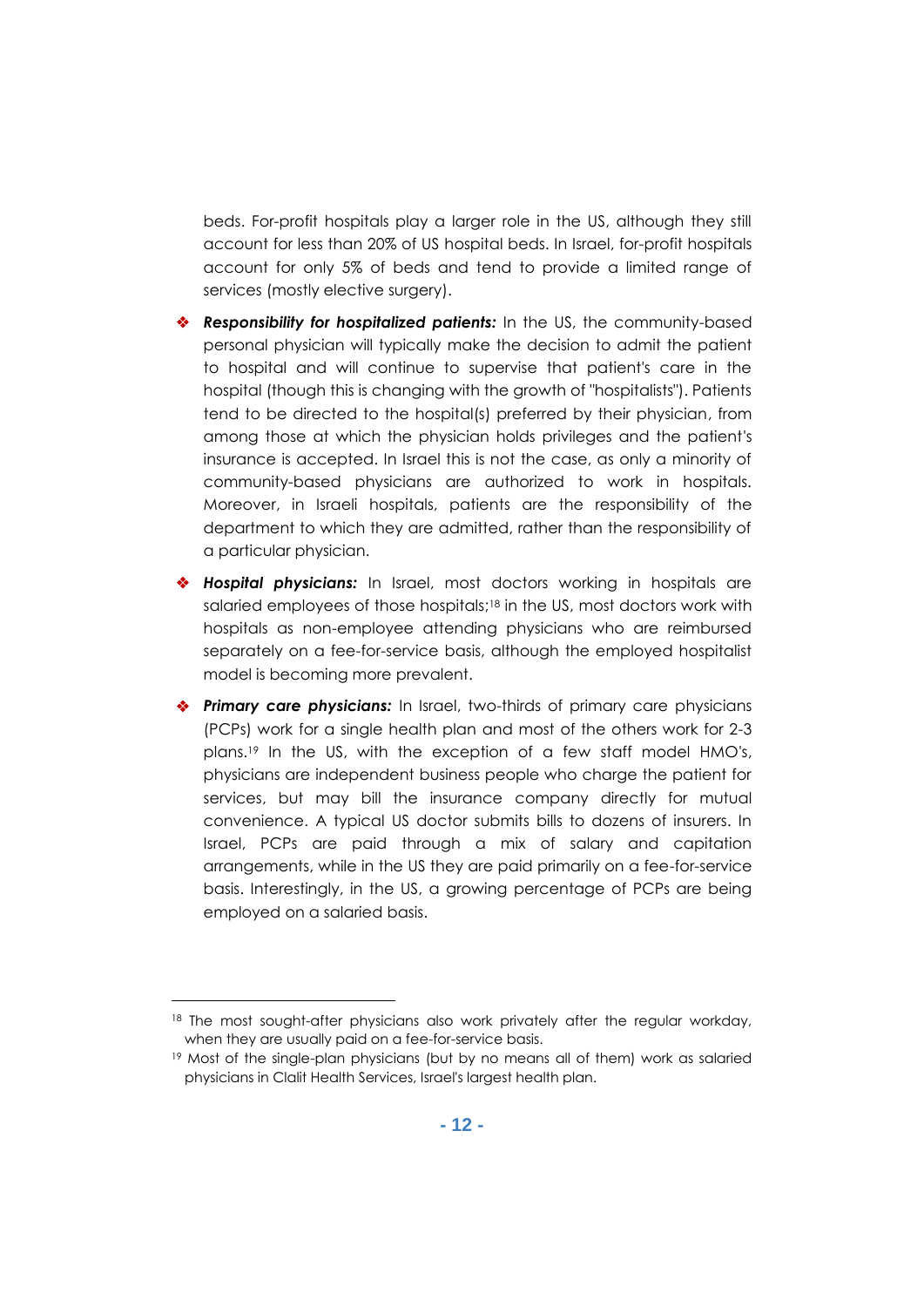- *Electronic health records:* EHR systems are more widespread in Israel than in the US, particularly in community-based settings, where almost all Israeli physicians use EHRs. In most American communities, less than 30% of physicians use EHRs. In part, this may be because a greater percentage of Israeli physicians work within large organized systems of care.
- *Quality monitoring:* Quality monitoring in hospitals is more advanced in the US than in Israel. In community settings, a greater range of outcomes and processes is monitored in the US and a higher proportion of insurers participate in quality monitoring in Israel.<sup>20</sup>
- *Professional liability:* Malpractice suits are far more common in the US than in Israel, though their prevalence in Israel is increasing rapidly. Malpractice laws are state-based in the US, with some having caps on damages. In Israel, the malpractice laws are national and there are no official caps. Awards in the US are much higher than in Israel.
- *Care of complex and rare conditions:* Highly specialized centers of excellence in the US are better equipped than are Israeli hospitals to handle certain complex and rare conditions. This is - at least in part - a function of the much larger US population and the resultant greater number of cases. Another factor may be that the Israeli Ministry of Health has not been successful in focusing the care of rare conditions in a small number of centers of excellence.
- *Hospital conditions:* US hospitals tend to be more spacious and comfortable than their Israeli counterparts. <sup>21</sup> They also tend to have higher staffing ratios, allowing greater attentiveness to patient needs. 22

<sup>20</sup> The US also has fairly high participation rates among its HMOs (around 90%), but much lower participation rates among its PPOs (around 20%), and PPO enrollment is much higher than HMO enrollment. In both countries, participation is voluntary. In Israel, all four health plans participate.

<sup>&</sup>lt;sup>21</sup> The gap has probably narrowed over the past decade, due to major construction and upgrading projects in many Israeli hospitals.

<sup>&</sup>lt;sup>22</sup> This may also be related to differences in the culture of care, staff attitudes toward their jobs and pay levels.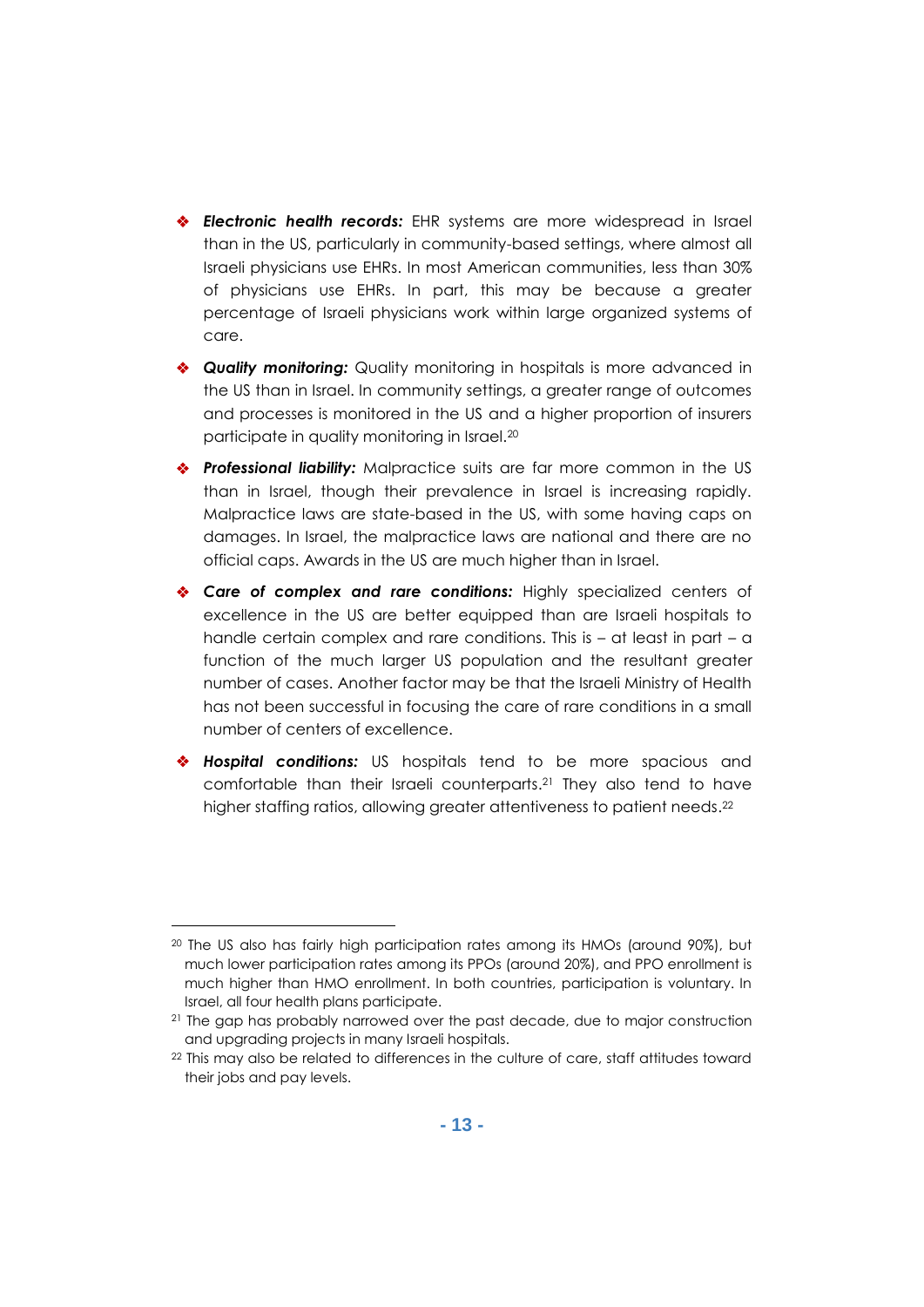*Availability of new childhood vaccines:* New vaccines are made available to the public more rapidly in the US, <sup>23</sup> particularly vaccines targeted at older children and adolescents, such as the human papillomavirus vaccine.

#### **5.4 Healthcare Workforce**

- ◆ **Use of physician extenders:** In the US, nurse practitioners and physician assistants are used extensively. These professions do not yet exist in Israel. 24
- *Scope of nursing practice:* In most states in the US, the scope of nursing practice is much wider than in Israel. This is particularly apparent in the role that advanced-practice nurse practitioners play in the US, but not in Israel.
- *Cost of medical education:* In Israel, most of the costs of medical education are borne by the government, with students paying less than \$3,000 per year. In the US, students often pay 10–20 times as much.
- *The role of collective bargaining:* In Israel, collective bargaining agreements play a major role in determining wage levels for nurses and physicians. They are much less significant in the US. In general, unions are also more prevalent in Israeli healthcare, as are strikes, work stoppages and slowdowns.
- *Physician incomes:* No comprehensive data are available on physician incomes in Israel. Nonetheless, it appears that physicians in the US earn a great deal more than their Israeli counterparts – both in absolute terms and relative to average national incomes.
- *Subspecialty training:* The US is a world leader in subspecialty training; many Israeli physicians pursue fellowships in the US.
- *Duration of licenses and certifications:* In the US, most states require physicians to renew their licenses periodically; specialty certification is also time-limited. <sup>25</sup> No such time limits exist in Israel.

<sup>23</sup> Fifty percent of vaccines are purchased by the government for low-income children and >90% of insurance plans in the private market cover the vaccines.

<sup>24</sup> Israel also does not currently have nurse assistants.

<sup>&</sup>lt;sup>25</sup> Failure to recertify in a subspecialty affects subspecialty recognition but not the basic medical licensure. It can also affect hospital privileging.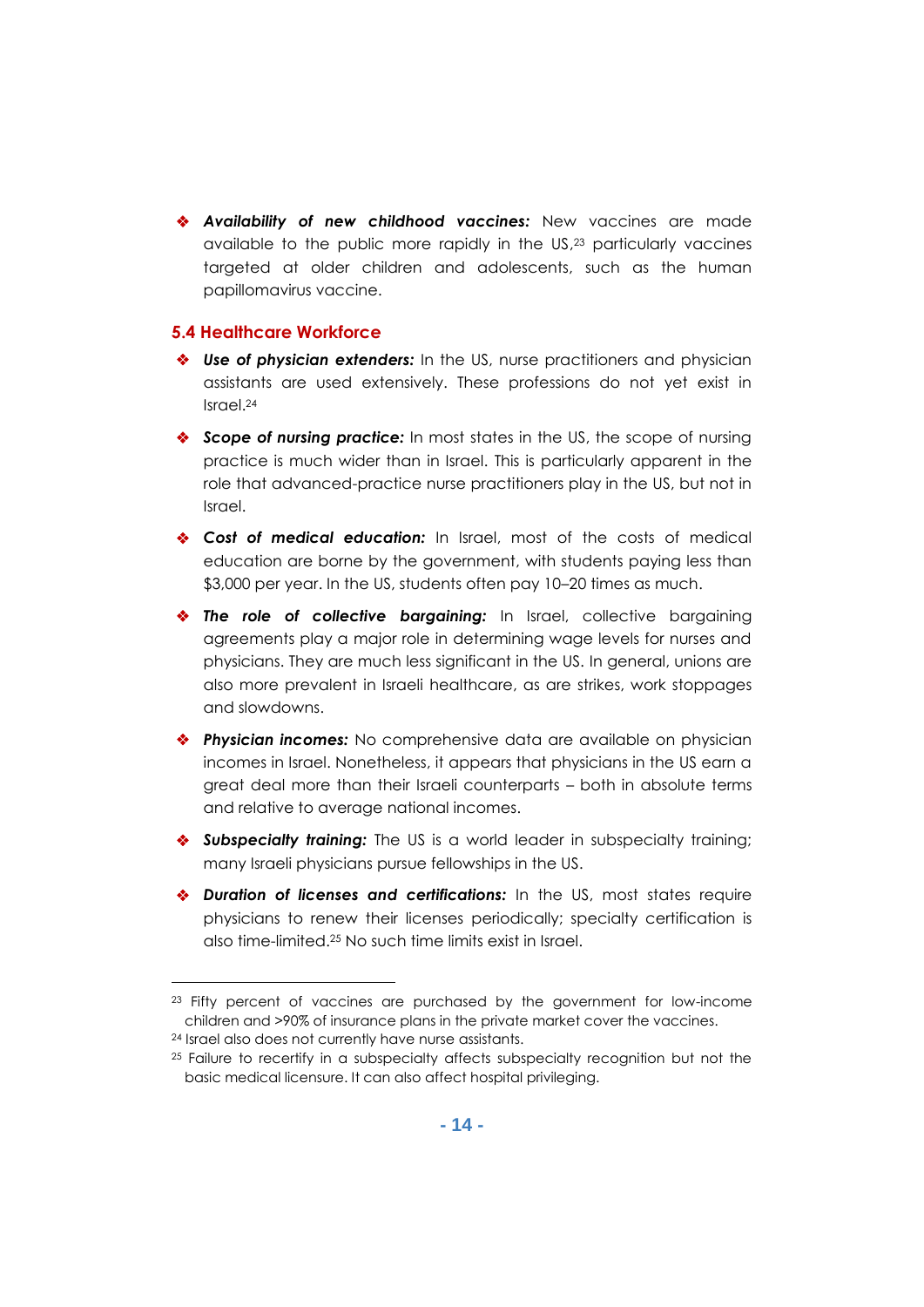- *Physician organization and bargaining power:* The Israeli Medical Association (IMA) is generally considered to be more powerful than the American Medical Association (AMA) or other US physician groups in influencing physicians' salaries and terms of employment.
- *Membership in medical associations:* Less than 30% of practicing physicians have AMA membership (as many physicians have decided to be members of their professional specialty societies, such as the American College of Surgeons, instead). By contrast, over 90% of practicing physicians in Israel are members of the IMA.
- *Supervision of residency programs:* The IMA's functions also include supervision of medical residency and the process of specialization, whereas in the US, the specialty boards and the Accreditation Council for Graduate Medical Education (ACGME) do this.

#### **5.5 The Role of Government – Attitudes and Practice**

l

 *Attitudes:* It would be inaccurate to refer to the Israeli system as "socialist," but there is a greater acceptance of government involvement in regulating healthcare. This permits the government to apply elements of explicit redistribution and also transparency and accountability.

United States citizens have traditionally favored public-private partnerships in the country's service sectors – some with low, but growing privatization (e.g., education, the military), and some with high private oversight (e.g., transportation, the arts). American healthcare has been pulled in different directions depending on the way the political winds in Washington are blowing. 26

 *Setting limits and priorities:* In Israel, the government fixes the annual allocation of public funds to the NHI system, which constitutes the core of Israeli healthcare. Thus, healthcare must compete with other potential uses of government funds. In the US, the public sector does impose some constraints on spending (as with the VA system), although, as entitlement

<sup>&</sup>lt;sup>26</sup> As an example, right-leaning legislation of the 1990s facilitated an expansion in the use of private health plans to provide care funded by Medicare. A leftward swing in the 2009-10 Congress may lead to a scaling back of this program (due to concerns that the payment levels are too high). Similarly, there have been swings in the extent to which successive administrations have sought to expand coverage to uninsured children and adults, many of whom are among the working poor.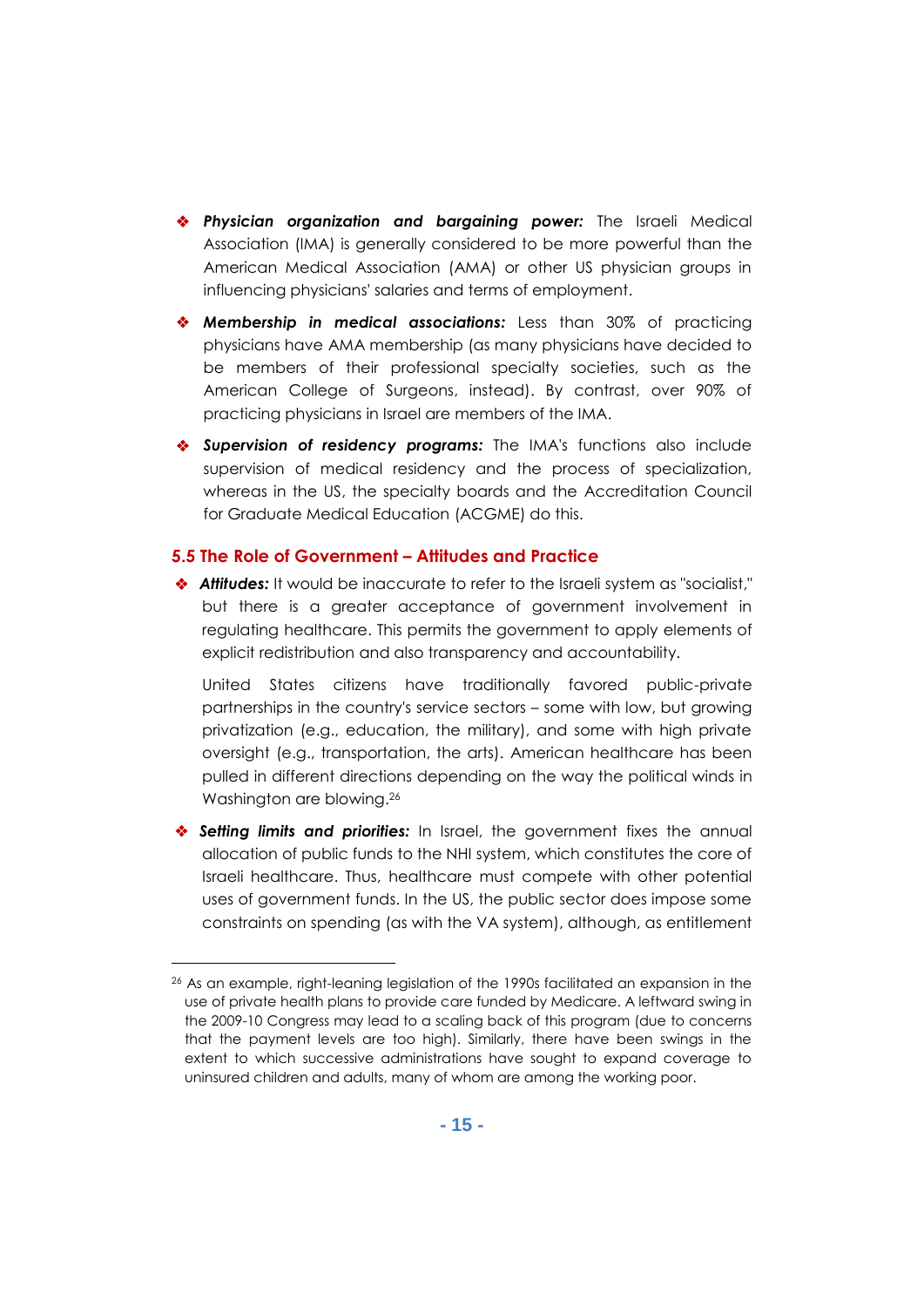programs, efforts to reduce costs of Medicare and Medicaid are complicated by political considerations (this is particularly true of Medicare, due to is political support among the elderly). In the US, private sector prices and spending are functions of the relative power of insurance companies and medical providers.

- *Levels of government:* In the US, both the federal and the state governments play an important role in shaping healthcare; local governments sometimes also play a role. In Israel, there are no states and healthcare policy is handled exclusively at the national level. 27
- *Public health capacity:* Generally speaking, per capita investment in public health is greater in the US than in Israel and, as a result, capacities are greater. This is true at both the national and local levels. One key example is the US Centers for Disease Control's extensive investigatory and laboratory capacities. Planning for large-scale public health emergencies is probably an exception, as Israel's security situation has led it to become a world leader in this area.

#### **5.6 Miscellaneous**

- **\*** Health promotion and disease prevention: Immunization rates among children are slightly higher in Israel; however, more types of vaccines are given to children in the US. Moreover, in most other areas of health promotion and disease prevention, the US appears to be further ahead than Israel. This is particularly true in the area of health communications and other efforts to change risky health behaviors.
- *Addressing the needs of new immigrants:* In the 1990s, Israel's population grew by almost 20%, due to massive (legal) immigration of almost one million Jews from the former Soviet Union and approximately 50,000 from Ethiopia. Israel invested major resources to address the unique health and healthcare needs of these groups. The US, with a much steadier and controlled rate of legal immigration, has relied u*pon assimilation of new residents into* the existing employer-based or public healthcare system. Serious health disparities persist in both countries.

<sup>27</sup> Two of the municipalities, Jerusalem and Tel Aviv, are involved in providing wellbaby care, but here, too, the municipalities have no policymaking role.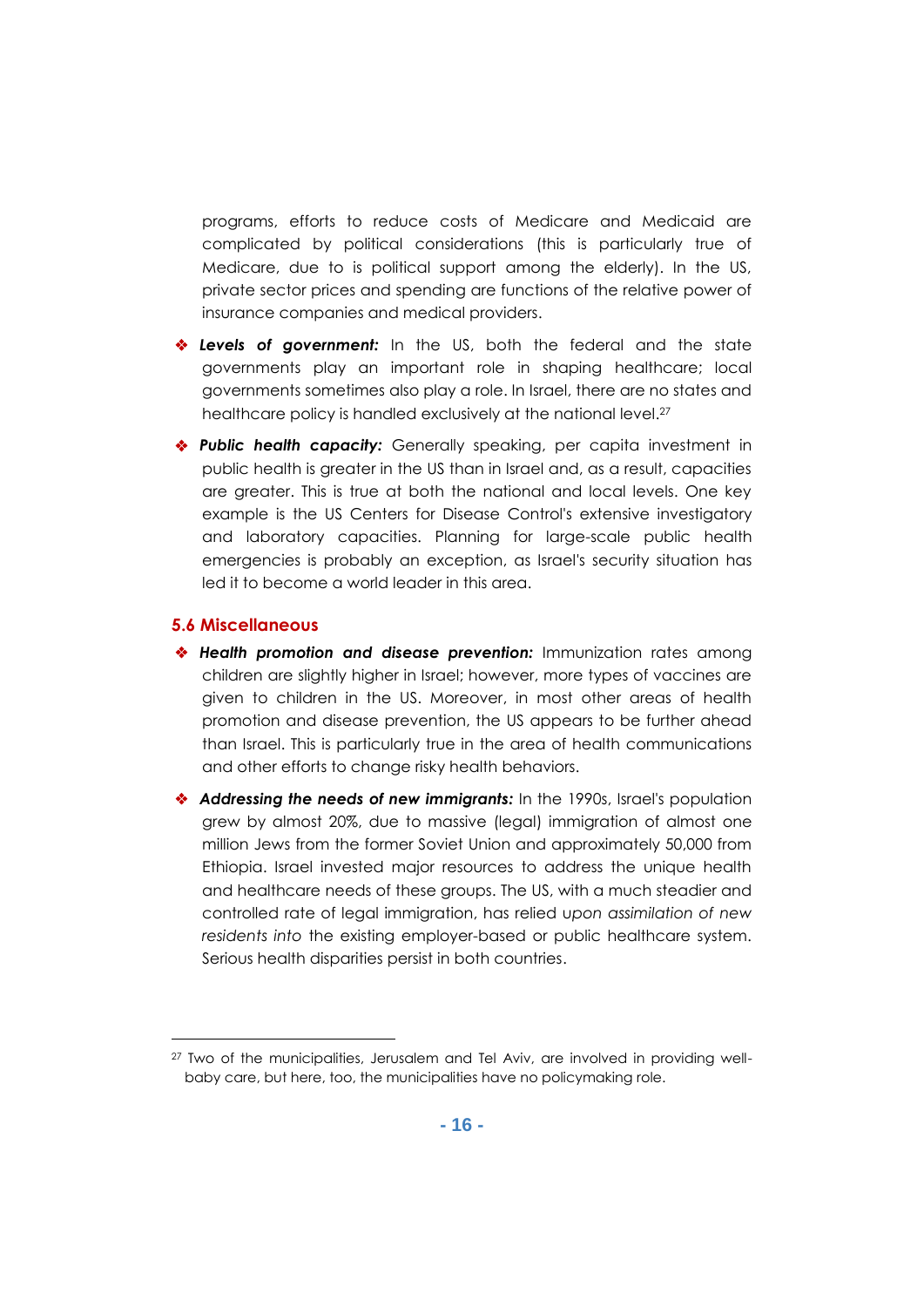- *Hospital reimbursement systems:* In the US, most payers reimburse hospitals for all inpatient care on the basis of a detailed set of diagnosis related groups (DRGs), which also take patient severity into account. In Israel, DRGs cover only a portion of inpatient care (with the rest covered via per-diem payments); further, the Israeli DRGs are less detailed than their US counterparts. On the other hand, hospital revenue caps play a greater role in Israel. Contracts between insurers and hospitals that grant price discounts in return for a commitment on volume are becoming increasingly common in both countries.
- *Medical research:* The resources invested in medical research differ sharply between the US and Israel. In the US, the National Institutes of Health (NIH) is the primary federal agency conducting and supporting medical research in the United States and annually invests over \$30.5 billion in medical research. In Israel, state investment in medical research is between NIS 32-38 million a year (approximately \$8.4-10 million). The gap between the two countries is large even after adjusting for differences in population size; on a per capita basis, the US government spends more than 70 times its Israeli counterpart on medical research. Adjusting for differences in per capita income would further reduce this differential, but it would, nevertheless, remain very large.



# **6. STATISTICAL OVERVIEW**

In comparison with the United States, the State of Israel:

- Spends substantially less per capita on healthcare
- Expends a much smaller proportion of its GDP on healthcare
- ◆ Has more physicians per capita, but fewer hospital beds
- ◆ Has a higher life expectancy and a lower infant mortality rate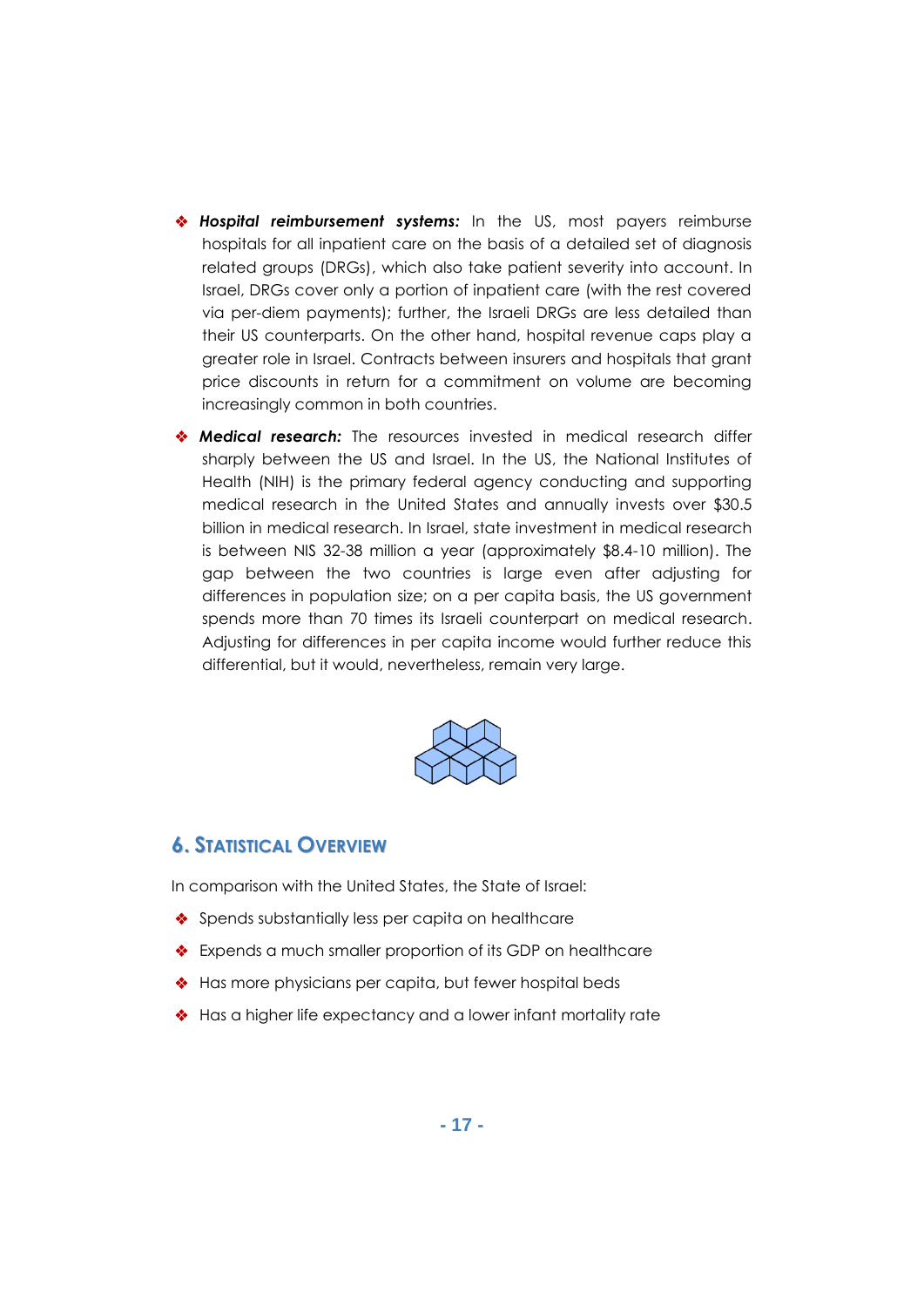#### **Table 1 – Key US-Israel Comparisons**

|                                                        | <b>Israel</b>                                    | <b>United States</b>                             |
|--------------------------------------------------------|--------------------------------------------------|--------------------------------------------------|
| Per capita spending on health                          | \$2,141<br>$(2008)^{1}$                          | \$7,421<br>$(2007)^2$                            |
| Expenditure on health as percent of GDP                | 8% (2008)                                        | 16% (2007) <sup>2</sup>                          |
| Percent uninsured (persons under age 65)               | 0% (2009)                                        | 17% (2007) <sup>2</sup>                          |
| Physicians per thousand population                     | $3.4(2009)^3$                                    | $2.7(2007)^2$                                    |
| General acute hospital beds<br>per thousand population | 1.9 (2008) <sup>4</sup>                          | $2.7$ (2007) <sup>2</sup>                        |
| Infant mortality rate*                                 | 4 (2008) <sup>5</sup>                            | 7 (2008) <sup>6</sup>                            |
| Life expectancy at birth<br>- Males<br>- Females       | 80 (2009) <sup>5</sup><br>84 (2009) <sup>5</sup> | 76 (2008) <sup>6</sup><br>81 (2008) <sup>6</sup> |

\*Infant deaths (one year of age or younger) per 1000 live births

The data in this table are the most recent available at time of publication and relate to the year shown in parenthesis.

#### *Sources:*

- 1. Keidar, N. and Horev, T. 2010. *National Health Insurance – A Statistical Compendium, 1995-2009*. Ministry of Health (Hebrew).
- 2. National Center for Health Statistics. 2010. *Health, United States, 2009*. DHHS Publication No. 2010-1232. US Department of Health and Human Services.
- 3. Haklai, N. 2010. *The Healthcare Workforce, 2009*. Ministry of Health (Hebrew).
- 4. Haklai, N. and Stavit, H. 2010. *Licensed Hospital Beds and Units, January 2010*. Ministry of Health (Hebrew).
- 5. Central Bureau of Statistics. 2010. *Statistical Abstract of Israel, 2010*.
- 6. World Health Organization. 2010. *World Health Statistics*. Geneva.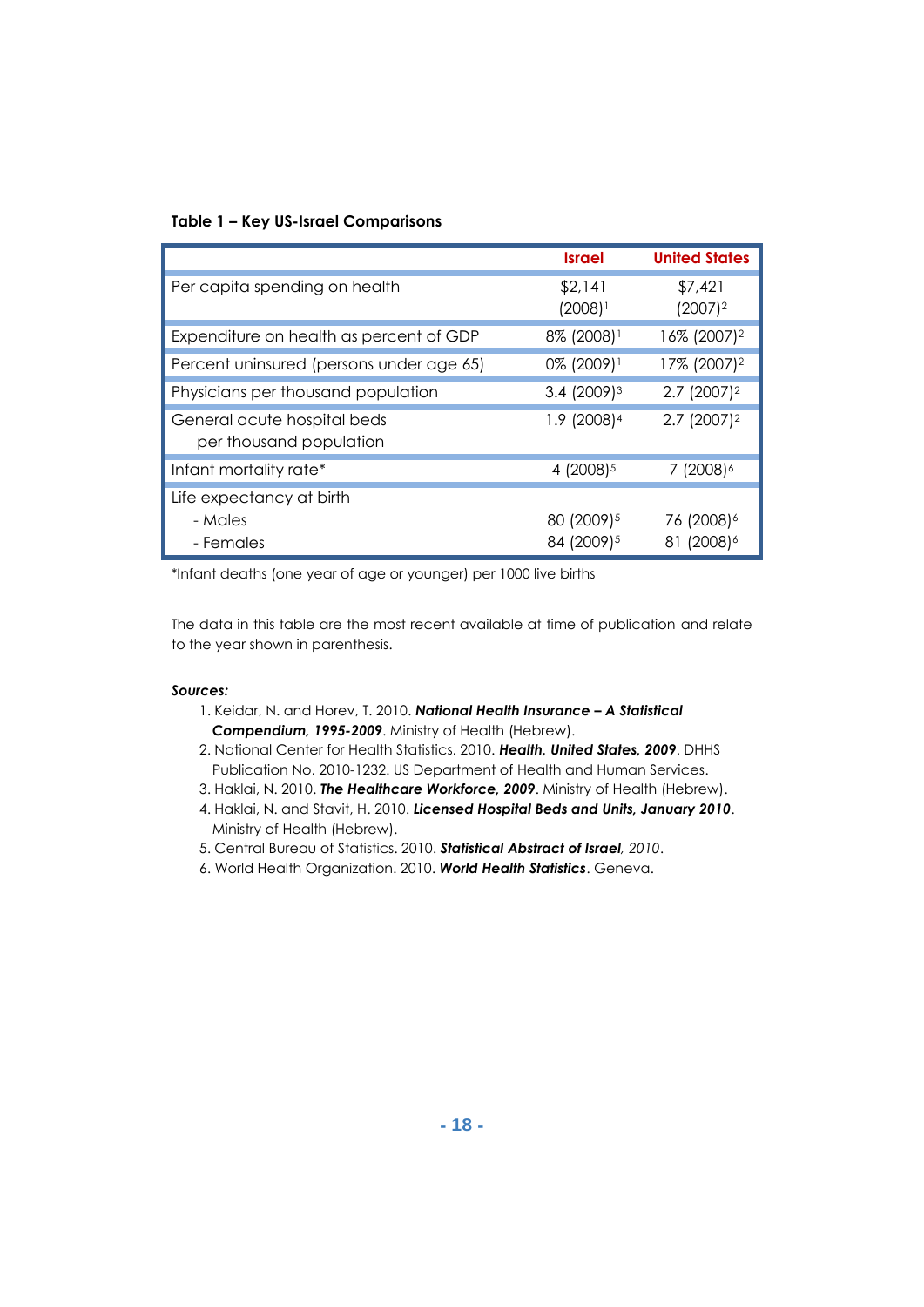## **INVITED COMMENTARY**

#### **Sherry Glied,** *Professor of Health Policy and Management, Mailman School of Public Health, Columbia University*

There is a consensus among health policy analysts in the United States that shifting away from fee-for-service payment to alternative payment systems will be critical to reducing healthcare costs and improving quality. Concerns have, however, been raised about the potentially perverse incentives that may result from alternative payment systems. For example, capitation payment may lead doctors to prefer healthier patients and salary payment may lead to reduced effort.

The discussion of payment arrangements in the US often abstracts from issues of institutional structure. Israel, which already relies mainly on salaried and capitated physician payment, offers an illustration of the distinctive institutional frameworks required to support the widespread use of such alternative payments without perverse consequences. Unlike in the US, where community physicians continue to attend in hospitals and receive feefor-service payment, most hospital-based physicians in Israel are salaried as hospital employees. Hospitals can monitor the productivity of their staffs and can use mechanisms other than compensation to ensure that productivity is maintained. Whereas in the US most community physicians participate in multiple private health plans and also receive fee-for-service payments from Medicare, most Israeli physicians work for only one or at most 2-3 plans. These tight links to plans minimize their capacity for opportunistic behavior in selecting patients. Finally, unlike in the US, where many physicians act as small business owners, most Israeli physicians are union members who bargain collectively with hospitals and health plans. Bargaining over terms may lead to contracts that use a broad range of mechanisms to respond to perverse incentives.

The shift toward alternative payment structures in the US is likely to require more than simple payment changes. Policymakers here in the US can learn from much the Israeli experience about the relationship between compensation arrangements and institutions.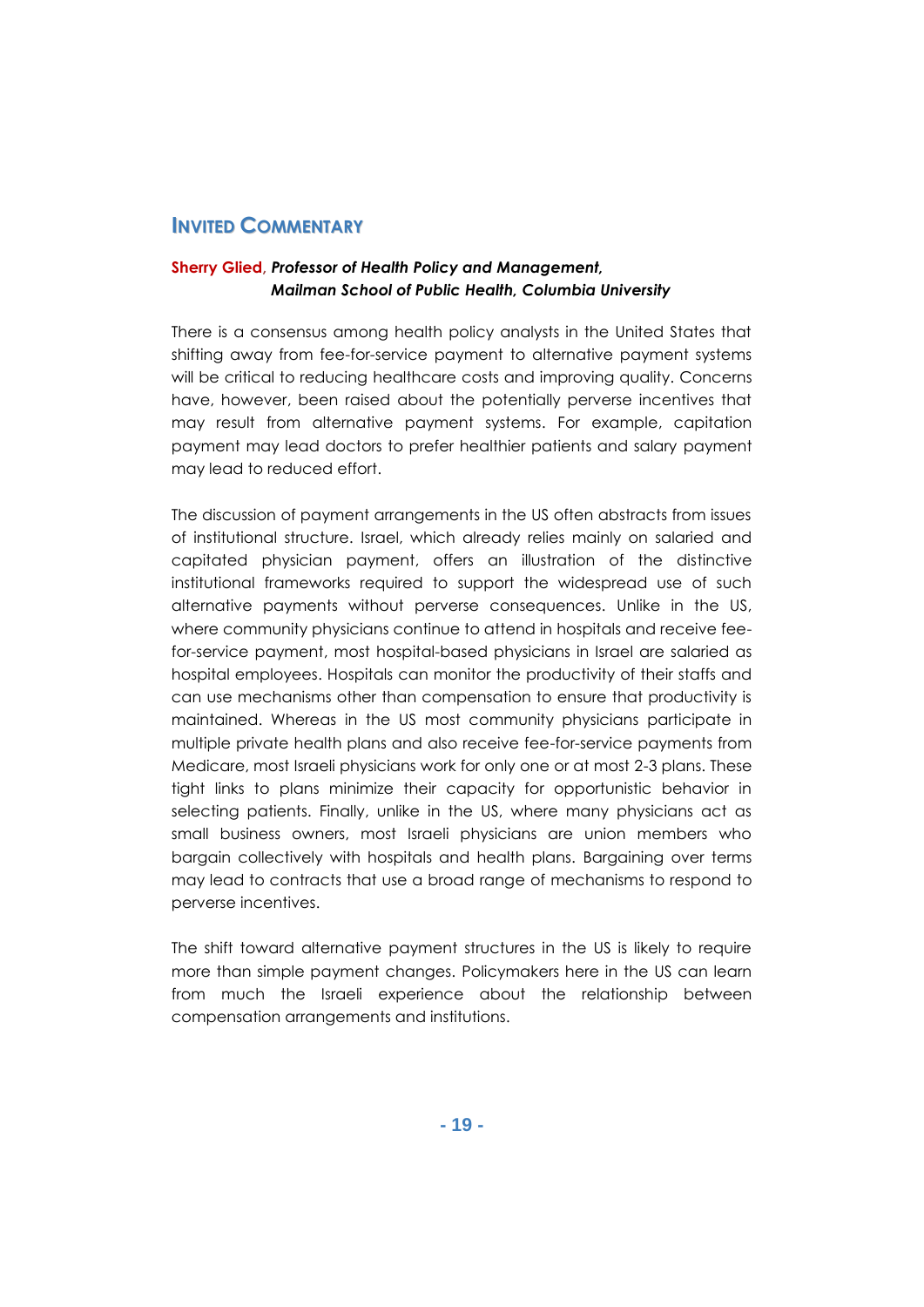#### **Larry Lewin,** *CEO (retired), The Lewin Group*

The US healthcare system has had a brief flirtation with capitated systems of care with mixed results. The 1990s, when enrollment in HMOs reached its zenith (40+%) was the only time in recent US history when there was a real reduction in the rate of increase of per capita health spending (a bending of the cost curve); and this reduction was widely attributed to the efforts of atrisk managed care systems to contain spending. These results were achieved primarily through spending limitations like: prior approval for costly procedures, primary care gatekeepers, limited provider panels and tough negotiations over reimbursement rates by HMOs for hospitals and physician groups.

However, strong opposition by physician groups and rising resentment by patients seriously eroded the attractiveness of HMOs. Despite reduced demand for HMOs in the private insurance market, about 20% of the insured population in the US is enrolled in HMOs.

There are several reasons why managed care has not been more successful in the US to date:

- Except in the Federal Employees Health Plan (and, now, in Massachusetts), most individuals have little discretion in their choice of plan, so the plans were not really accountable to beneficiaries, only to the employers who chose the plan
- Most HMOs were managing cost, not care, and there were few measures for holding them accountable for health outcomes or quality
- $\div$  Integrated systems of care, like the Israeli plans, were not the predominant structural form in the US, although some examples like Kaiser, Intermountain, etc. are fully integrated
- $\cdot \cdot$  Even when there has been a desire to manage care, few plans have the IT capabilities, especially electronic health records (EHRs) to enable them to do so.

The recent passage of health reform in the US now suggests that many of these obstacles will decline in importance. The creation of insurance exchanges will require health plans to be more consumer-friendly. The demographics of the physician workforce are changing dramatically as American physicians are now less inclined to enter private practice, and